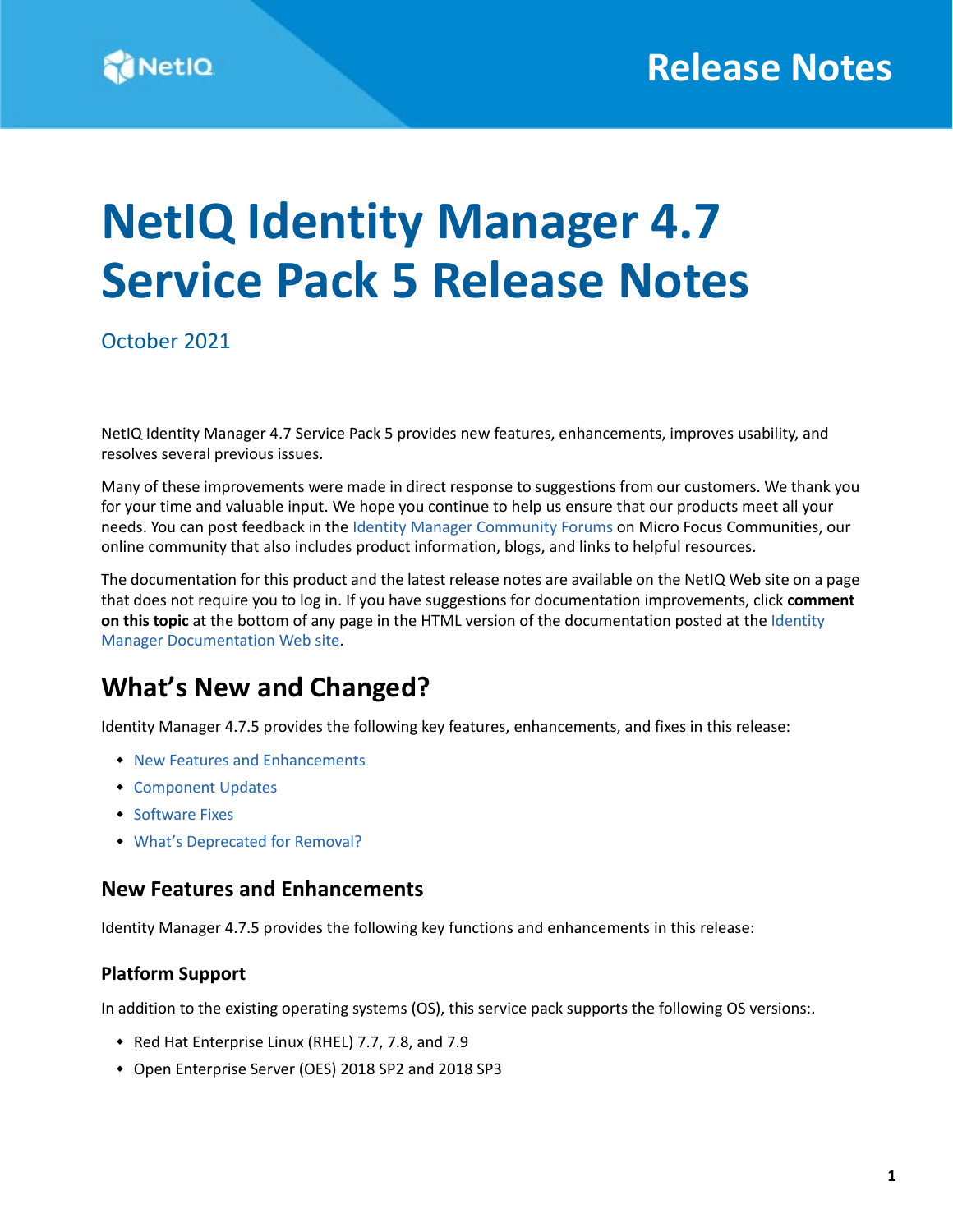# <span id="page-1-0"></span>**Component Updates**

This section provides details on the component updates.

### **Identity Manager Component Versions**

This release adds support for the following components in Identity Manager:

- Identity Manager Engine 4.7.5
- Identity Manager Remote Loader 4.7.5
- Identity Manager Fanout Agent 1.2.2
- Identity Applications 4.7.5
- Identity Reporting 6.5.0.1
- Identity Manager Designer 4.8.4.0100

**NOTE:** This service pack contains the same versions of Fanout Agent and Identity Reporting components that were shipped with the Identity Manager 4.7.4 version.

# **Updates for Dependent Components**

This release adds support for the following dependent components:

- ◆ NetIQ eDirectory 9.2.5
- NetIQ iManager 3.2.5
- NetIQ Self Service Password Reset (SSPR) 4.5.0.4
- ◆ NetIQ One SSO Provider (OSP) 6.4.6
- NetIQ Sentinel Log Management for IGA 8.4

# **Third-Party Component Versions**

This release adds support for the following third-party components:

- $\triangleleft$  Azul Zulu Java 1.8.0 292
- Apache Tomcat 9.0.50
- PostgreSQL 12.7
- OpenSSL 1.0.2y
- $\triangleleft$  ActiveMQ 5.15.15

# <span id="page-1-1"></span>**Software Fixes**

This release includes software fixes for the following components:

- **[Identity Manager Engine](#page-2-0)**
- **[Identity Applications](#page-2-1)**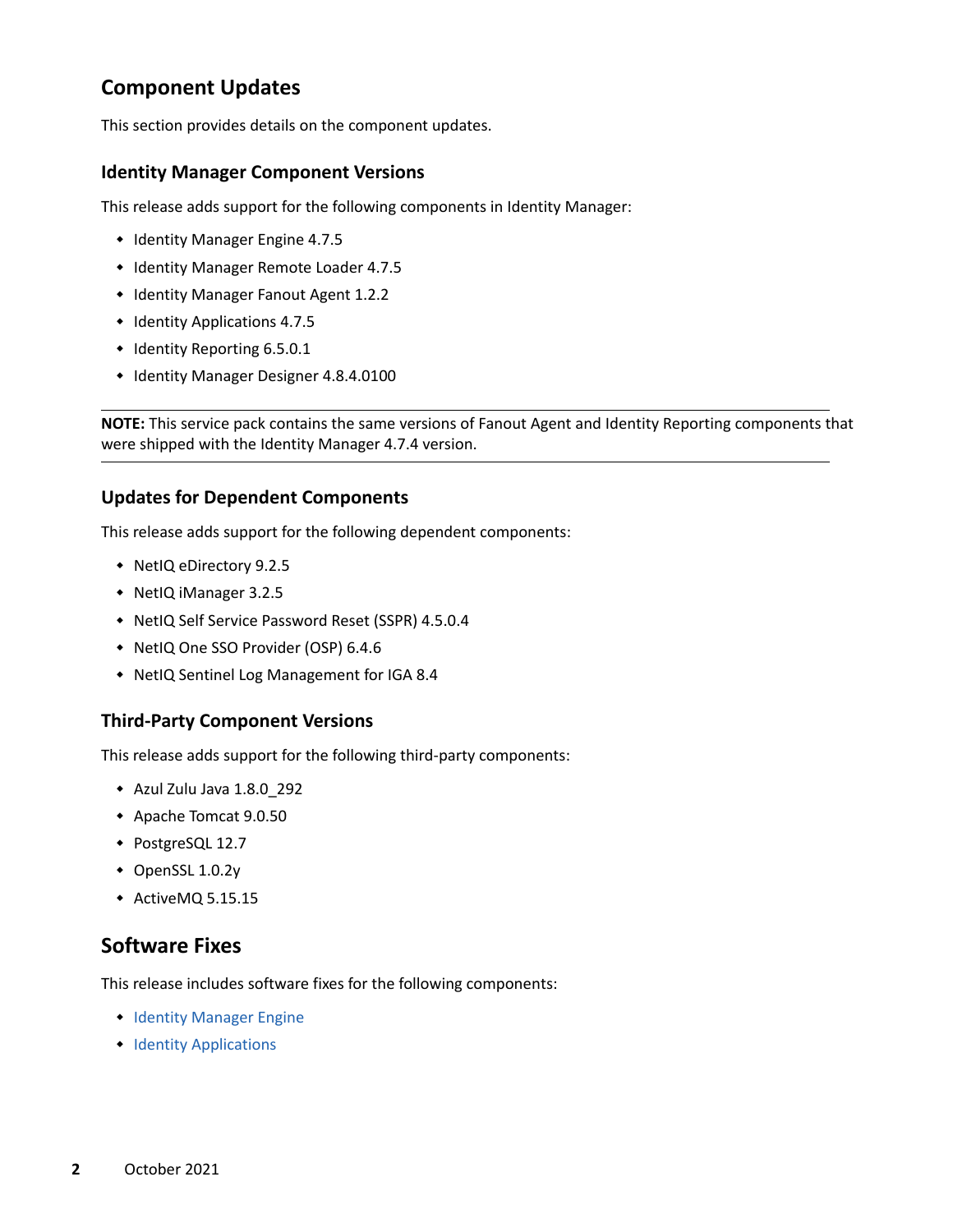# <span id="page-2-0"></span>**Identity Manager Engine**

NetIQ Identity Manager includes the following software fixes that resolves a specific issue in the Identity Manager engine:

#### **Ability to Generate Email Using the Command Transformation Policy**

The  $\text{d}$ i $\text{r}$  misc.  $\text{j}$ ar file, shipped with this version of Identity Manager, is now enhanced to generate emails successfully. (Bug 261076)

#### <span id="page-2-1"></span>**Identity Applications**

NetIQ Identity Manager includes software fixes that resolve several previous issues in the identity applications.

#### **Dashboard Tasks and Tasks of Others Page Display Values in the Assigned To and Recipient Columns**

Identity Manager Dashboard correctly display values in the **Assigned To** and **Recipient** Columns on the **Tasks** and tasks of **Others** pages.(Bug 312056)

#### **Dashboard Request History Page Displays the Requester Details Correctly**

If a resource is assigned through a provisioning request definition, the workflow fetches the requester name and displays on the Request History page. (Bug 230947)

#### **Improvement in Search Functionality on the Roles Page**

The Advanced and Simple search filters on the Roles page have been improved, resulting in a more focused search result. A search term that includes a space or hyphen will also provide the desired result. For example, searching for a Provisioning - Administrator role yields a single result. (Bug 312072)

#### **Data Item Mapping Works For Workflows Started Through REST API**

The Data Items from the request form are successfully passed on to the approval form when a workflow is started using the REST API. (Bug 383043)

#### **Picklist Functionality Works Consistently**

The picklist dynamically retrieves the DN values from the Identity Vault without any error. (Bug 357160)

#### **Error On User Application Server Startup Resolved: EboBootServlet [RBPM] Runtime exception initializing**

The error EboBootServlet [RBPM] Runtime exception initializing that occurred when starting the User Application Server has been resolved. (Bug 230736)

#### **Using DNLookup in a Workflow Without Getting a Cross-site Request Forgery Error**

Using DNLookup in a workflow form after retrieving the logged-in user details through the REST API works as expected. The Cross-site Request Forgery error is no longer observed. (Bug 230835)

#### **In a Clustered Environment, Requests Pending on a Non-Primary Node Are Approved**

The com.microfocus.monitor.timertask.interval property in the ismconfiguration.properties file ensures that the Identity Manager's cluster functionality works as expected. (Bug 230863)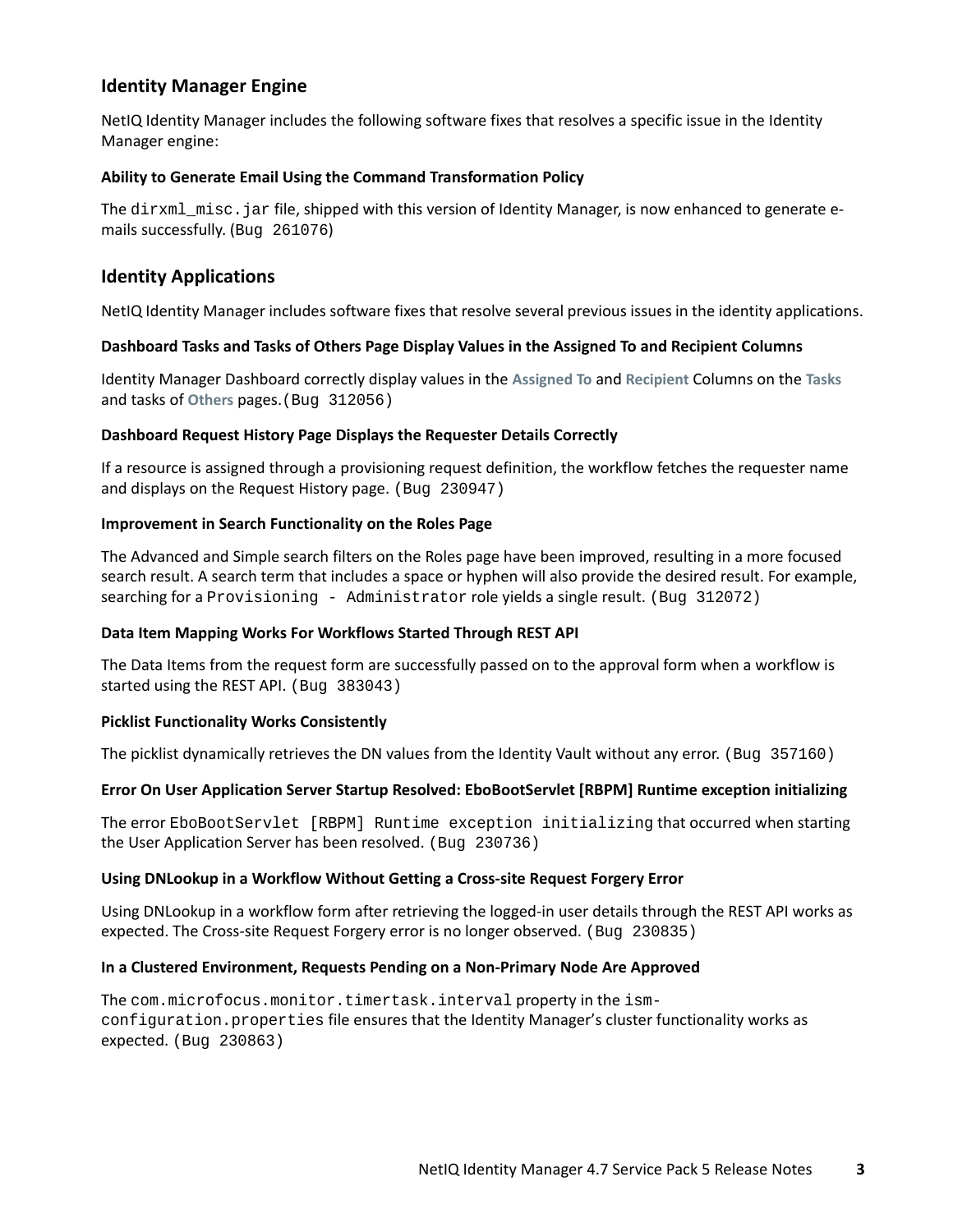#### **Request History Details are Displayed Correctly on the Dashboard**

When two or more requests are submitted at the same time, the details of each request is shown properly on the Request History page. (Bug 230929)

#### **My Profile and Users Page Now Displays the Lookup Attributes for a Custom Entity**

The custom entity and the corresponding attributes are now visible on the **My Profile** and **Users** pages of the Identity Manager Dashboard. (Bug 329105)

#### **Workflow Forms Successfully Loaded While Requesting Permission**

Forms are properly loading in Identity Manager 4.7.5 when requesting permission on Dashboard. (Bug 256172)

#### **Finding Users on the New Request Page Works As Expected**

Even after adding attributes to the **User Search Lookup Attribute** on the Settings page, Team Managers and Administrative users can search for users when requesting permission for others. (Bug 380009)

# <span id="page-3-0"></span>**What's Deprecated for Removal?**

Modifying resource entitlement parameters using SOAP API is deprecated from this release and will be discontinued in future. However, you can continue to modify resources through the Identity Manager Dashboard. Remember that you cannot modify a resource with one or more identities assigned to it or if that resource is already associated with a role. For more information, see [Editing Resources](https://www.netiq.com/documentation/identity-manager-47/pdfdoc/identity_apps_admin/identity_apps_admin.pdf#netiqidentitymanagereditresourcesidentityapplications) section in the *[NetIQ](https://www.netiq.com/documentation/identity-manager-47/pdfdoc/identity_apps_admin/identity_apps_admin.pdf#bookinfo)  [Identity Manager - Administrator's Guide to the Identity Applications](https://www.netiq.com/documentation/identity-manager-47/pdfdoc/identity_apps_admin/identity_apps_admin.pdf#bookinfo)*.

# **Installing or Updating to This Service Pack**

The following files are available for download:

| <b>Filename</b>                              | <b>Description</b>                                                                                                                                                                          |  |
|----------------------------------------------|---------------------------------------------------------------------------------------------------------------------------------------------------------------------------------------------|--|
| Identity_Manager_4.7.5_Linu<br>x.zip         | Contains files for Identity Manager Server (Identity Manager Engine, Remote<br>Loader, Fanout Agent, and iManager), Identity Applications, and Identity<br>Reporting for Linux platforms.   |  |
| Identity Manager 4.7.5 Wind<br>ows.zip       | Contains files for Identity Manager Server (Identity Manager Engine, Remote<br>Loader, Fanout Agent, and iManager), Identity Applications, and Identity<br>Reporting for Windows platforms. |  |
| esigner.zip                                  | Identity_Manager_4.8.4_P1_D Contains files for Designer for all platforms.                                                                                                                  |  |
| SentinelLogManagementForIGA<br>$8.4.$ tar.qz | Contains Sentinel Log Management for Identity Governance and<br>Administration (IGA) files.                                                                                                 |  |
|                                              | <b>NOTE:</b> This installation is supported only on Linux.                                                                                                                                  |  |

For more information about the order of upgrading the components, see ["Update Order" on page 5](#page-4-1).

- ["Supported Update Paths" on page 5](#page-4-0)
- ["Update Order" on page 5](#page-4-1)
- ["Considerations for Updating SSPR on Linux and Windows" on page](#page-5-0) 6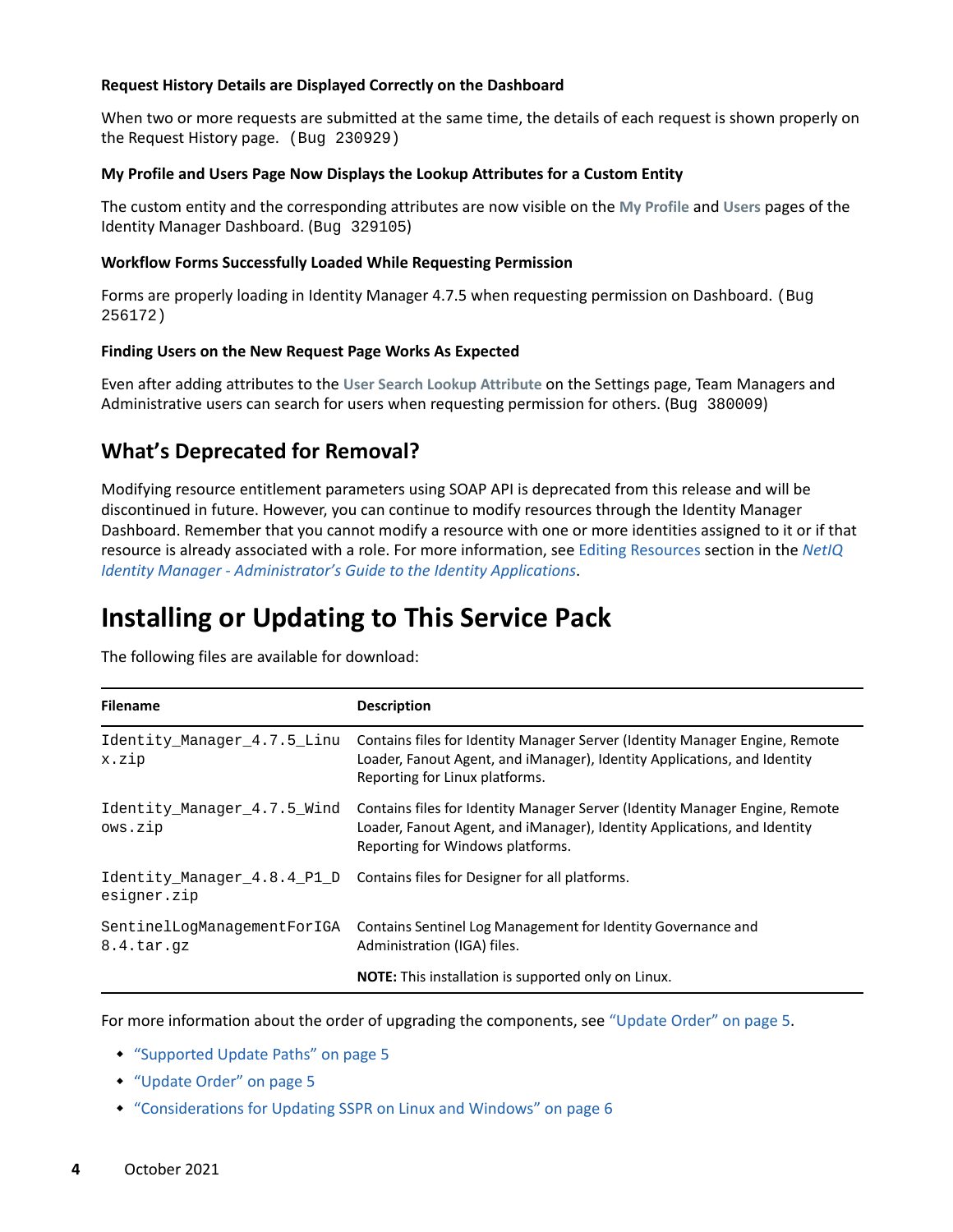- ["Updating the Identity Manager Components on Linux" on page 6](#page-5-1)
- ["Updating the Identity Manager Components on Windows" on page 13](#page-12-0)
- ["Upgrading Designer" on page 21](#page-20-0)

# <span id="page-4-0"></span>**Supported Update Paths**

If you are currently on Identity Manager 4.6.4 or a prior version, first upgrade your components to 4.7 and apply 4.7.5 update according to the following update paths.

| <b>Base Version</b>                                                                                                                                                                                                        | <b>Updated Version</b>                                                  |
|----------------------------------------------------------------------------------------------------------------------------------------------------------------------------------------------------------------------------|-------------------------------------------------------------------------|
| Identity Manager Engine and eDirectory                                                                                                                                                                                     |                                                                         |
| Identity Manager 4.7.x, where x is 0 to 4 with<br>eDirectory 9.1.x or eDirectory 9.2.x, where x is 0 to 4.                                                                                                                 | Identity Manager 4.7.5 with eDirectory 9.2.5                            |
| Remote Loader                                                                                                                                                                                                              |                                                                         |
| Identity Manager 4.7.x with Remote Loader 4.7.x,<br>where x is 0, 1, 2, 3, or 4                                                                                                                                            | Identity Manager 4.7.x with Remote Loader 4.7.5, where x is 0<br>to $4$ |
|                                                                                                                                                                                                                            | Identity Manager 4.7.5 with Remote Loader 4.7.x, where x is 0<br>to $4$ |
| <b>Identity Manager Designer</b>                                                                                                                                                                                           |                                                                         |
| <b>NOTE:</b> If you are currently on Identity Manager<br>Designer 4.7.x version (where x is 0, 1, 2, or 3), first<br>upgrade your Designer to 4.8 version, apply the 4.8.4<br>update, and then apply the 4.8.4.0100 patch. | Identity Manager Designer 4.8.4.0100                                    |
| <b>Identity Applications</b>                                                                                                                                                                                               |                                                                         |
| Identity Applications 4.7.x, where x is 0 to 4                                                                                                                                                                             | <b>Identity Applications 4.7.5</b>                                      |
| <b>Identity Reporting</b>                                                                                                                                                                                                  |                                                                         |
| Identity Reporting 4.7.x, where x is 0 to 4                                                                                                                                                                                | Identity Reporting 4.7.5                                                |
| NOTE: The Identity Reporting component version<br>bundled with this service pack remains the same as<br>the version bundled with the Identity Manager 4.7.4<br>version.                                                    |                                                                         |

# <span id="page-4-1"></span>**Update Order**

The update process requires you to update Identity Manager components in the following order:

- 1. Identity Vault
- 2. Identity Manager Engine
- 3. Remote Loader
- 4. Fanout Agent
- 5. iManager Web Administration
- 6. Identity Applications (for Advanced Edition)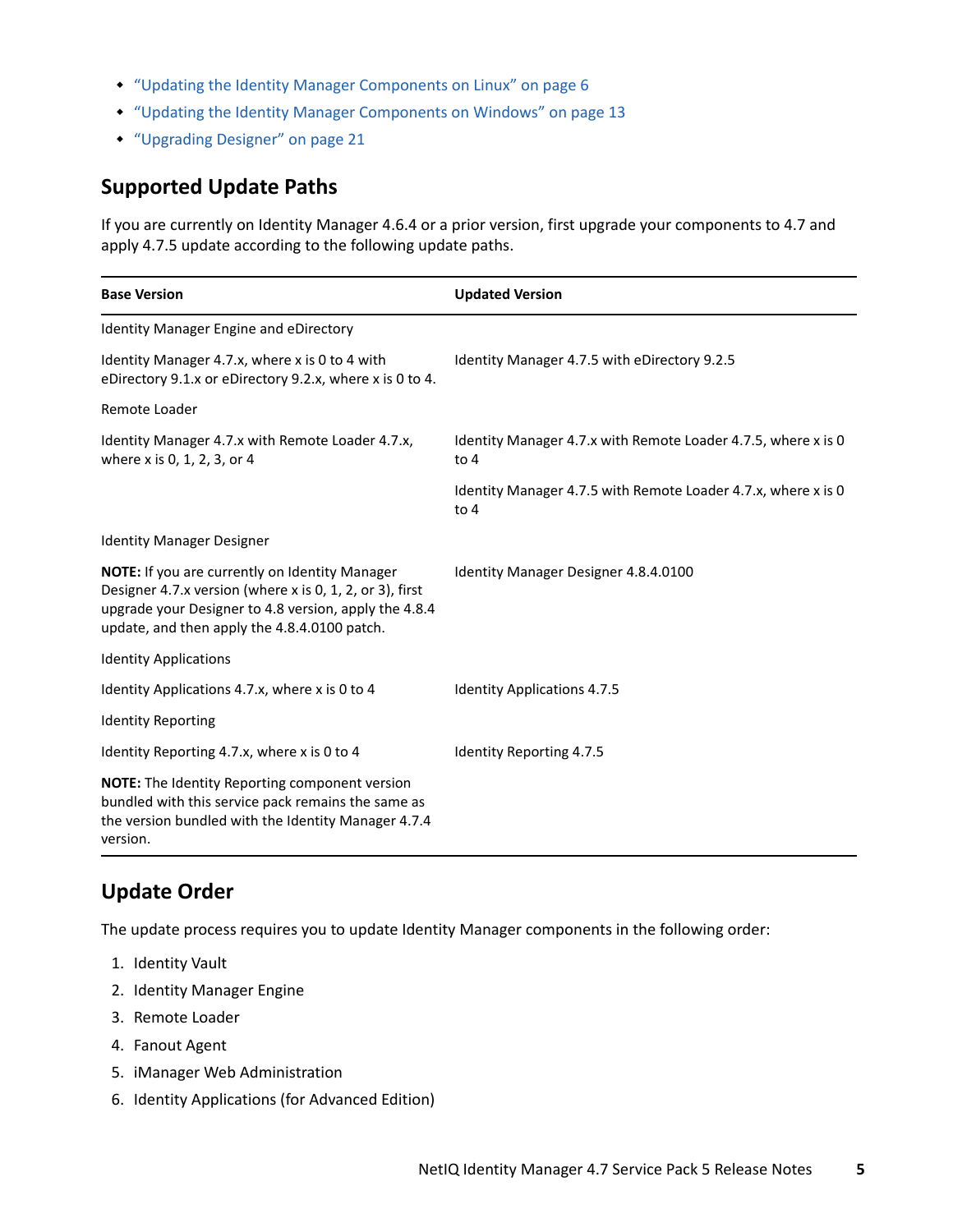- 7. Identity Reporting
- 8. Designer
- 9. Sentinel Log Management for IGA
- 10. One SSO Provider (OSP)
- 11. Self-Service Password Reset (SSPR)

#### **NOTE:**

- Standalone update of OSP is supported only on Windows.
- Standalone update of SSPR is required if it is installed on a remote machine.
- This service pack does not provide any updates to the Fanout Agent and Identity Reporting components. The Fanout Agent and the Identity Reporting versions are the same as the Identity Manager 4.7.4 versions. For more information on the component versions shipped with Identity Manager 4.7.x versions, see [Identity Manager Component Versions](https://www.netiq.com/documentation/identity-manager-47/pdfdoc/system-requirements-identity-manager-47x/system-requirements-identity-manager-47x.pdf#identitymanagercomponentsversions) in the [System Requirements](https://www.netiq.com/documentation/identity-manager-47/pdfdoc/system-requirements-identity-manager-47x/system-requirements-identity-manager-47x.pdf#systemrequirementsforidentitymanager47components)  [Guide for Identity Manager 4.7.x](https://www.netiq.com/documentation/identity-manager-47/pdfdoc/system-requirements-identity-manager-47x/system-requirements-identity-manager-47x.pdf#systemrequirementsforidentitymanager47components).

# <span id="page-5-0"></span>**Considerations for Updating SSPR on Linux and Windows**

The following considerations apply to Self Service Password Reset (SSPR) before you update Identity Manager to 4.7.5 version on Linux and Windows platforms:

- If auditing is enabled on SSPR server with Syslog output format type as CEF, then you must uninstall the NetIQ Self Service Password Reset Collector from Sentinel Syslog server, else the Syslog server will not be able to parse the SSPR audit events.
- SSPR supports both CEF and JSON output format type for auditing events. SSPR 4.5.0.0 will continue to support NetIQ Self Service Password Reset Collector for JSON output format type. If there are more than one SSPR servers connected to a single Sentinel Syslog server, then you must select only one format type for auditing events across all servers.

After you update Identity Manager to the 4.7.5 version, SSPR is upgraded to 4.5.0.4 version which requires Universal CEF Collector for collecting auditing events in CEF format type.

**NOTE:** If you are enabling the SSPR auditing in CEF output format type for the first time, ensure that the NetIQ Self Service Password Reset Collector is not configured on the Sentinel Syslog server.

# <span id="page-5-1"></span>**Updating the Identity Manager Components on Linux**

This service pack includes a Identity\_Manager\_4.7.5\_Linux.zip file for updating the Identity Manager components on Linux platforms. The following sections provide details on updating the different Identity Manager components to this service pack.

- [Updating the Identity Vault](#page-6-0)
- [Updating the Identity Manager Components](#page-6-1)
- [Performing a Non-Root Update](#page-8-0)
- [Post-Update Tasks](#page-9-0)
- [Performing a Standalone Update of SSPR](#page-10-0)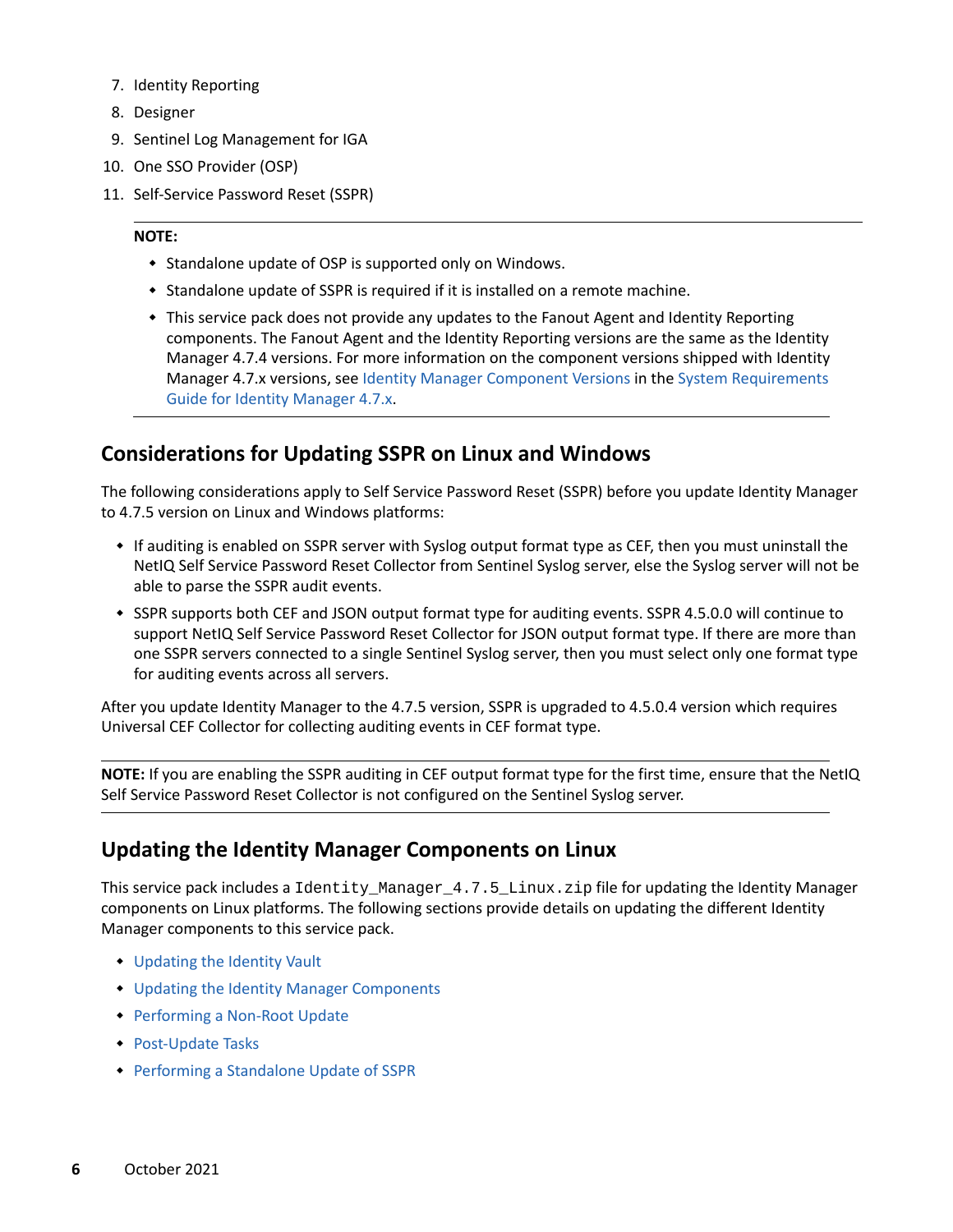- [Updating PostgreSQL](#page-10-1)
- [Updating Sentinel Log Management for IGA](#page-11-0)

# <span id="page-6-0"></span>**Updating the Identity Vault**

- **1** Download and extract the Identity\_Manager\_4.7.5\_Linux.zip file from the download site.
- **2** Navigate to the <extracted\_patch\_location>/Identity\_Manager\_4.7.5\_Linux/IDVault/ setup directory.
- **3** Run the following command:

./nds-install

**4** Follow the prompts.

#### <span id="page-6-1"></span>**Updating the Identity Manager Components**

The update of the Identity Manager components on Linux is supported through a single script. You must run the install.sh script to update these components. The components include Identity Manager Engine, Remote Loader, Fanout Agent, iManager Web Administration, Identity Applications, and Identity Reporting.

#### **NOTE**

- The Identity Applications update will also update the SSPR component to the latest version. If the SSPR auditing output format type is CEF, you must uninstall the NetIQ Self Service Password Reset Collector on Sentinel Syslog server before updating Identity Applications. For more information, see ["Considerations](#page-5-0)  [for Updating SSPR on Linux and Windows" on page 6](#page-5-0).
- Before updating the Remote Loader, ensure that the following components are stopped:
	- Remote Loader instances

rdxml -config <filename> -u

- Driver instances running with the Remote Loader
- Identity Vault

ndsmanage stopall

- Before updating the Fanout Agent, ensure that the following components are stopped:
	- Fanout Agent
	- JDBC Fanout driver

#### **Interactive Update**

- **1** Download and extract the Identity Manager 4.7.5 Linux.zip file from the download site.
- **2** Navigate to the <extracted\_patch\_location>/Identity\_Manager\_4.7.5\_Linux and run the following command:

./install.sh

**3** Select **Y**, then choose the components to update from the list of available components.

**NOTE:** You can update only one component at a time.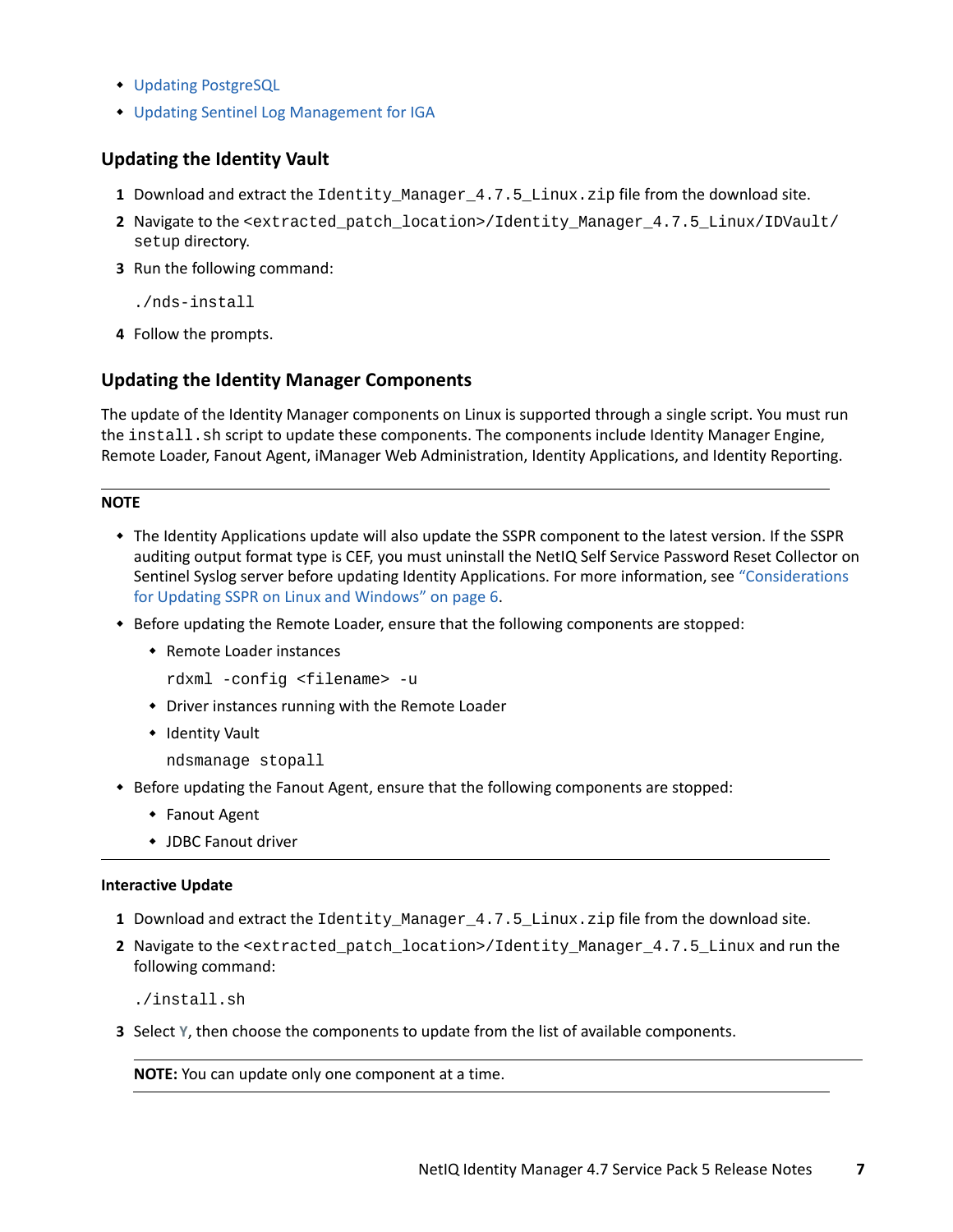- **4** To start the Identity Manager components, run the following commands:
	- **Remote Loader:** rdxml -config <filename>
	- **Fanout Agent:** Perform the following steps:
		- 1. Navigate to /opt/novell/dirxml/fanoutagent/bin directory.
		- 2. Run the following command:

./startAgent –config <FanoutAgent Installation Location>/config/ fanoutagentconfig.properties

- **Identity Applications:** systemctl start netiq-tomcat.service
- **Identity Reporting:** systemctl start netiq-tomcat.service
- **5** (Conditional) If you have applied any customizations on Identity Applications and Identity Reporting components, restore the customizations and restart the Tomcat service.
- **6** (Conditional) Clear your browser cache before accessing the updated Identity Applications Dashboard.

#### **Silent Update**

Locate the silent. properties file from the extracted directory and modify the file to update the required components.

- To update the Identity Vault, set IDVAULT SKIP UPDATE=false
- To update the Identity Manager Engine, set INSTALL\_ENGINE=true
- To update the Remote Loader, set INSTALL\_RL=true
- To update the Fanout Agent, set INSTALL FOA=true
- To update iManager, set INSTALL\_IMAN=true
- To update the Identity Reporting, set INSTALL\_REPORTING=true
- To update the Identity Applications, set INSTALL UA=true

#### **NOTE**

- You must set the value to true for only one component at a time.
- While updating any component other than Identity Vault, you must always set the value of IDVAULT\_SKIP\_UPDATE to true to skip the Identity Vault update.

Perform the following actions to update the components silently:

- **1** Download and extract the Identity\_Manager\_4.7.5\_Linux.zip file from the download site.
- **2** Navigate to the <extracted\_patch\_location>/Identity\_Manager\_4.7.5\_Linux directory.
- **3** Modify the silent.properties file as required.
- **4** Run the following command:

./install.sh -s -f silent.properties

- **5** To start the Identity Manager components, run the following commands:
	- **Remote Loader:** rdxml -config <filename>
	- **Fanout Agent:** Perform the following steps:
		- 1. Navigate to /opt/novell/dirxml/fanoutagent/bin directory.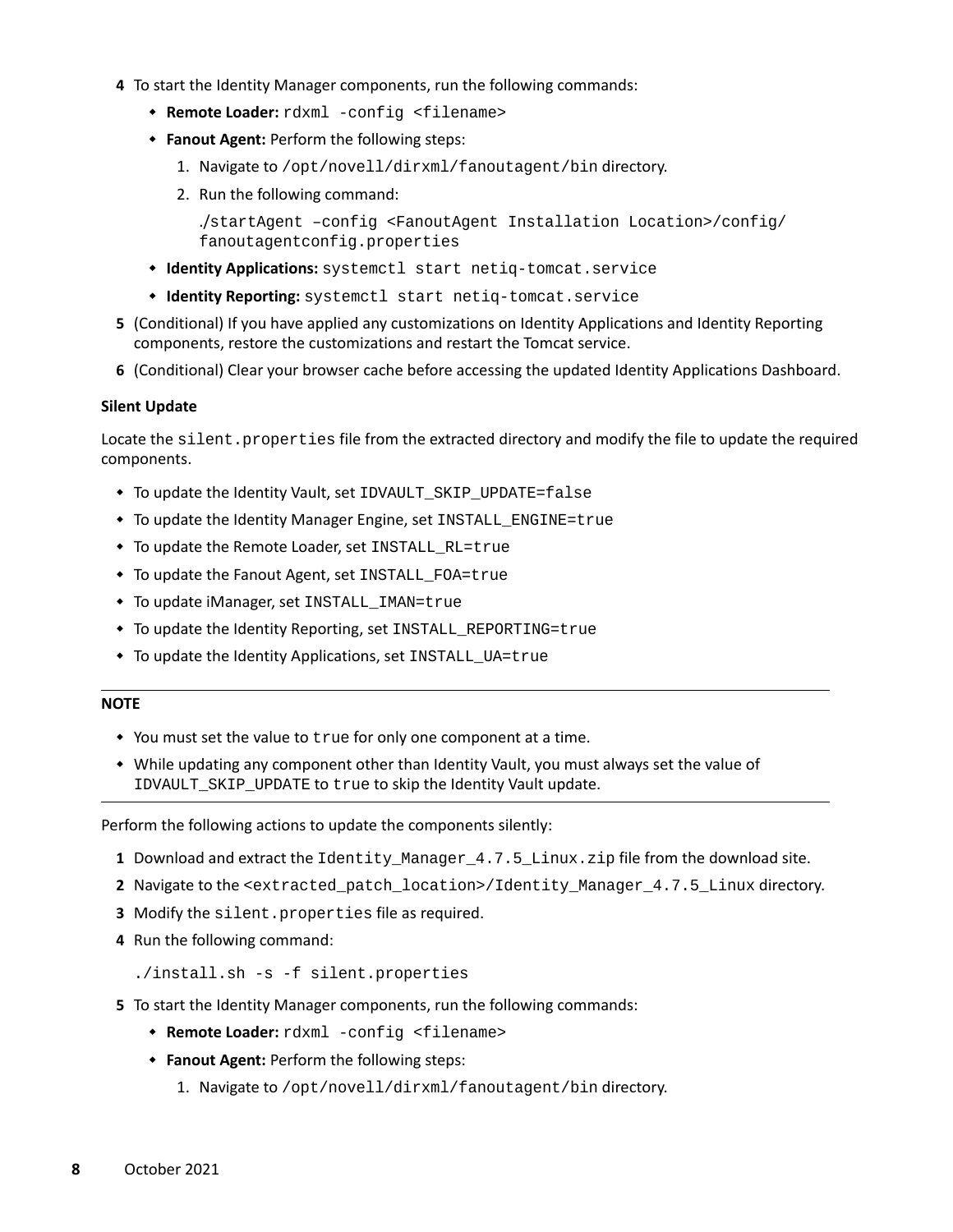2. Run the following command:

./startAgent –config <FanoutAgent Installation Location>/config/ fanoutagentconfig.properties

- **Identity Applications:** systemctl start netiq-tomcat.service
- **Identity Reporting:** systemctl start netiq-tomcat.service
- **6** (Conditional) If you have applied any customizations on Identity Applications and Identity Reporting components, restore the customizations and restart the Tomcat service.
- **7** (Conditional) Clear your browser cache before accessing the updated Identity Applications Dashboard.

# <span id="page-8-0"></span>**Performing a Non-Root Update**

You can install Identity Manager Engine as a non-root user to enhance the security of your Linux server. You cannot install Identity Manager Engine as a non-root user if you installed the Identity Vault as root. You need to perform the following steps to install the Identity Manager Engine as a non-root user:

- Update NICI. For more information, see [Updating NICI.](#page-8-1)
- Update eDirectory as a non-root user. For more information, see [Updating eDirectory as a Non-root User](#page-8-2).
- Update Identity Manager Engine as a non-root user. For more information, see Updating Identity Manager [Engine as a Non-root User](#page-9-1).

#### <span id="page-8-1"></span>**Updating NICI**

Ensure that you are logged-in as a root user before updating NICI.

- **1** Log in as a non-root user.
- **2** Stop eDirectory.

```
ndsmanage stopall
```
- **3** Download and extract the Identity\_Manager\_4.7.5\_Linux.zip file from the download site.
- **4** Log in as a root user.
- **5** Navigate to the /<location where you have extracted the zip>/IDVault/setup directory.
- **6** Run the following command:

rpm -Uvh nici64-3.2.0-0.00.x86\_64.rpm

#### <span id="page-8-2"></span>**Updating eDirectory as a Non-root User**

Perform the following steps to upgrade eDirectory as a non-root user:

- **1** Log in as a non-root user.
- **2** Navigate to the /<location where you extracted the zip file>/IDVault/ directory.
- **3** Copy the eDir\_NonRoot.tar.gz file to a non-root home directory.
- **4** Run the following command to extract the .tar.gz file.

tar -zxvf eDir\_NonRoot.tar.gz

**5** (Conditional) Ensure the below paths are set in <non-root home directory>/.bash profile so that the paths are not required to be set each time the user logs in to a session.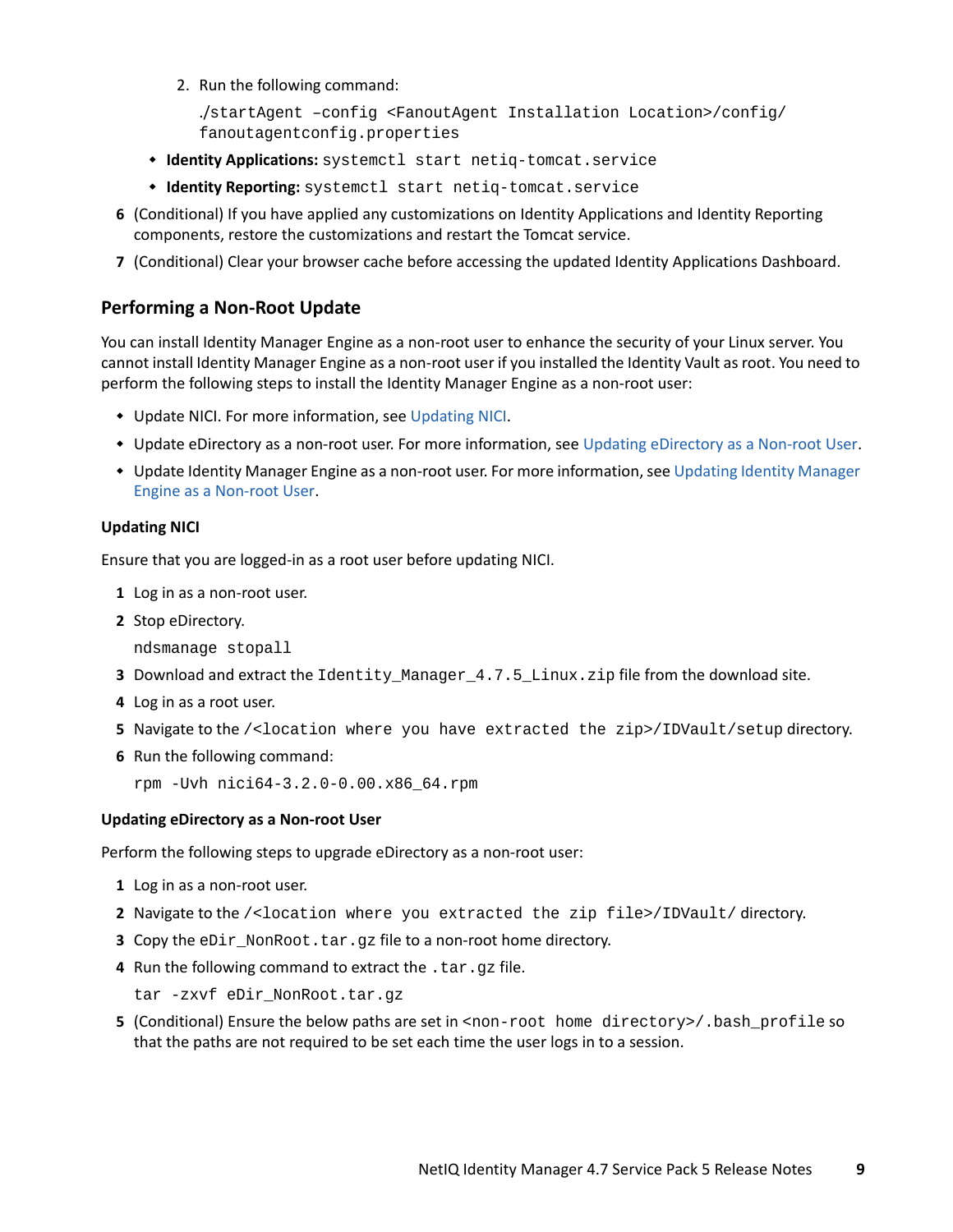export LD\_LIBRARY\_PATH=<non-root home directory>/eDirectory/opt/novell/ eDirectory/lib64:<non-root home directory>/eDirectory/opt/novell/eDirectory/ lib64/nds-modules:<non-root home directory>/eDirectory/opt/novell/ lib64:\$LD\_LIBRARY\_PATH

export PATH=<non-root home directory>/eDirectory/opt/novell/eDirectory/ bin:<non-root home directory>/eDirectory/opt/novell/eDirectory/sbin:/opt/ novell/eDirectory/bin:\$PATH

export MANPATH=<non-root home directory>/eDirectory/opt/novell/man:<non-root home directory>/eDirectory/opt/novell/eDirectory/man:\$MANPATH

export TEXTDOMAINDIR=<non-root home directory>/eDirectory/opt/novell/ eDirectory/share/locale:\$TEXTDOMAINDIR. <non-root home directory>/eDirectory/ opt/novell/eDirectory/bin/ndspath

- **6** Add the non-root user to the eDirAdmin user group. For more information, see [Adding the edirAdmin](https://www.netiq.com/documentation/edirectory-92/edir_install/data/t4g6f1uekq6m.html)  [User Group](https://www.netiq.com/documentation/edirectory-92/edir_install/data/t4g6f1uekq6m.html) in the [NetIQ eDirectory Installation Guide](https://www.netiq.com/documentation/edirectory-92/edir_install/data/bookinfo.html).
- **7** Start eDirectory.

ndsmanage startall

#### <span id="page-9-1"></span>**Updating Identity Manager Engine as a Non-root User**

Perform this action only if you have installed Identity Manager engine as a non-root user.

**1** Run the following command from the extracted directory:

./install.sh

- **2** Select **Identity Manager Engine** and press **Enter**.
- **3** Specify the non-root install location for Identity Vault. For example, /home/user/eDirectory/.
- **4** Specify **Y** to complete the update.

#### <span id="page-9-0"></span>**Post-Update Tasks**

Perform the following actions after applying service pack.

#### **Extending the Identity Vault Schema**

This section applies if you have performed a non-root installation of Identity Manager Engine.

To extend the Identity Vault schema, perform the following steps:

- **1** Navigate to the <non-root home directory>/eDirectory/opt/novell/eDirectory/bin directory.
- **2** Run the following command:
	- ./idm-install-schema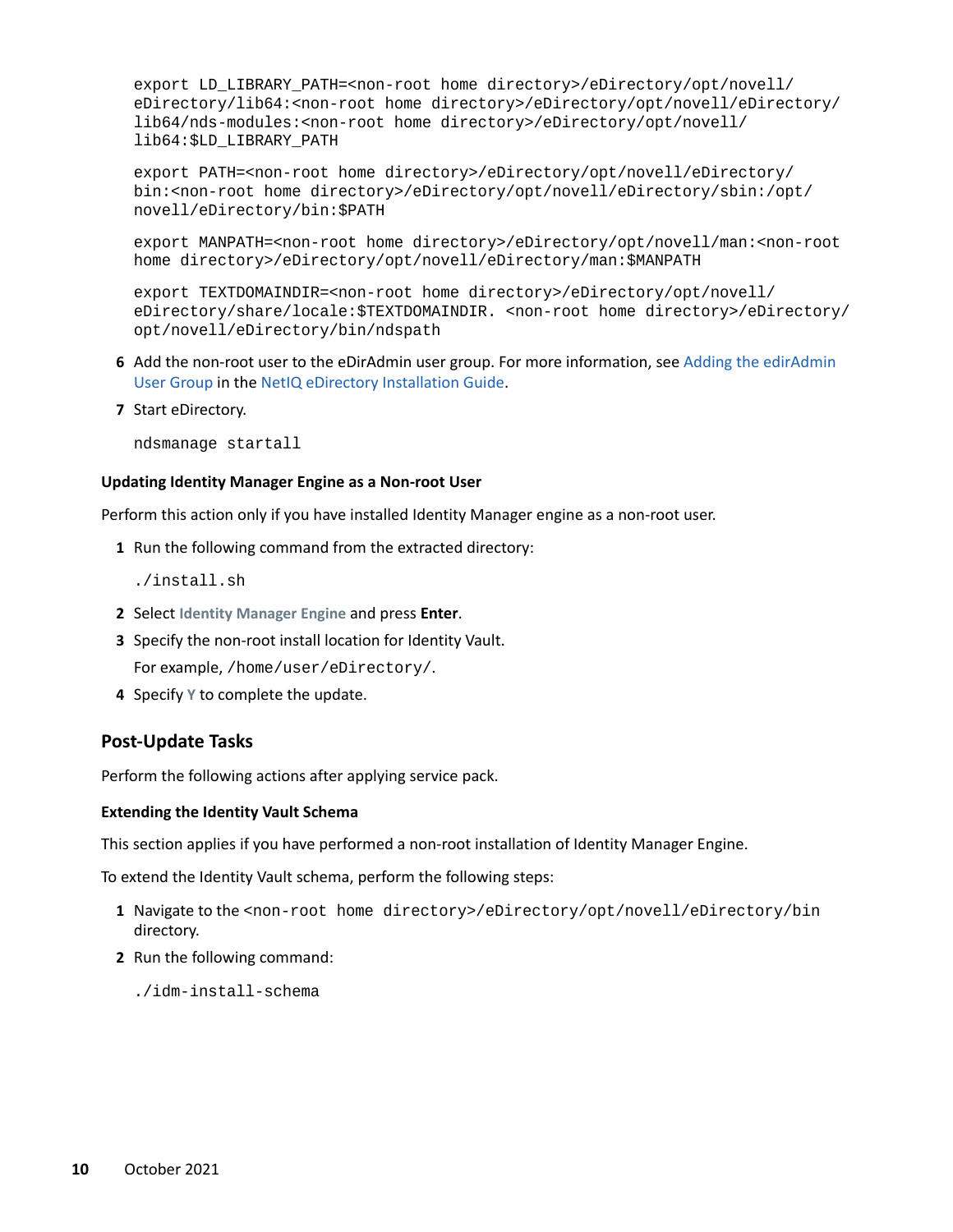#### **Post-Update Steps for iManager**

After you upgrade your iManager, the installation process does not update the existing plug-ins. Ensure that the plug-ins match the correct iManager version.

To update the Identity Manager plug-ins from iManager, perform the following actions:

- 1. Log in to iManager.
- 2. On the **Configure** tab, navigate to **iManager Server** > **Configure iManager**.
- 3. Click **Plug-in Download**.
- 4. Select the **Custom download site** radio button.
- 5. Specify the following URL in the **Download URL** field:

```
https://www.novell.com/products/consoles/imanager/
iman_mod_desc_IDM475Support.xml
```
- 6. Click **Save**.
- 7. On the **Configure** tab, navigate to **Plug-in Installation** > **Available NetIQ Plug-in Modules.**
- 8. Select the required plug-ins from the **NetIQ Plug-in Modules** list and then click **Install**.
- 9. Restart the Tomcat service.

#### <span id="page-10-0"></span>**Performing a Standalone Update of SSPR**

#### **NOTE**

- If SSPR auditing output format type is CEF, make sure to uninstall the NetIQ Self Service Password Reset Collector on Sentinel Syslog server before updating SSPR. For more information, see ["Considerations for](#page-5-0)  [Updating SSPR on Linux and Windows" on page 6](#page-5-0).
- Use this method if SSPR is:
	- Installed on a different server than the Identity Applications server.
	- Installed in a Standard Edition.

Perform the following steps to update SSPR:

- **1** Download and extract the Identity\_Manager\_4.7.5\_Linux.zip file.
- **2** Navigate to the <extracted\_patch\_location>/sspr directory.
- **3** Run the following command:

./install.sh

#### <span id="page-10-1"></span>**Updating PostgreSQL**

(Conditional) If you are using PostgreSQL as your database, this service pack requires you to update your existing PostgreSQL database version to 12.7.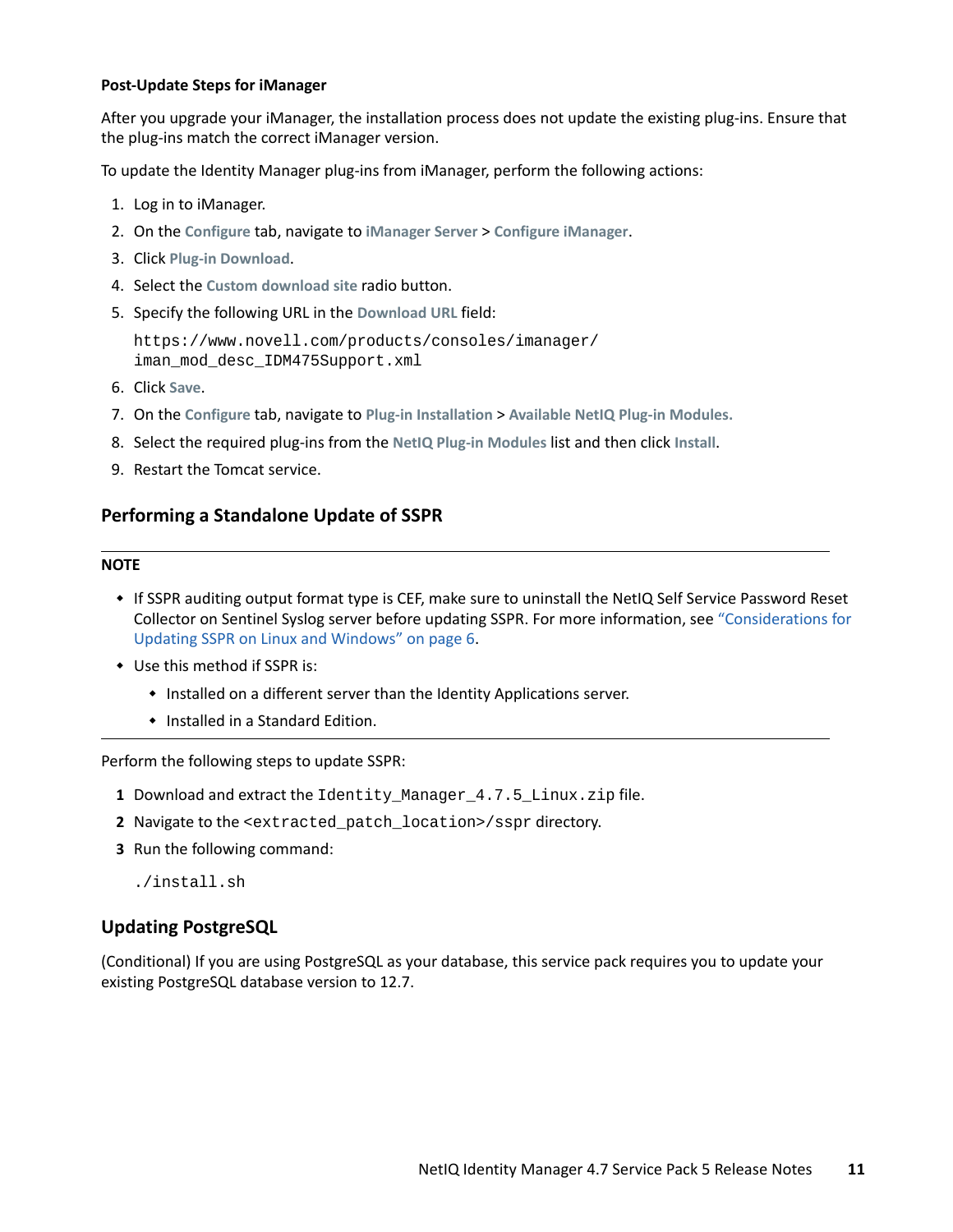#### **NOTE:**

- In addition to the default capabilities offered by PostgreSQL 12.7, this service pack allows you to configure the PostgreSQL database with SSL (OpenSSL 1.0.2y built with FIPS). This service pack also bundles the PostgreSQL Contrib packages.
- When Identity Vault and PostgreSQL are installed on a single server, update Identity Vault before you upgrade PostgreSQL.
- **1** Download and extract the Identity\_Manager\_4.7.5\_Linux.zip file from the download site.
- **2** Navigate to the <extracted\_patch\_location>/Identity\_Manager\_4.7.5\_Linux/common/ scripts directory and run the pg-upgrade.sh script.

**NOTE:** To specify a different directory than the existing directory, run the SPECIFY\_NEW\_PG\_DATA\_DIR=true ./pg-upgrade.sh command.

The upgrade script performs the following actions:

- Takes a backup of the existing postgres to a different folder. For example, from /opt/netiq/idm/ postgres to /opt/netiq/idm/postgres-<timestamp>-backup.
- $\bullet$  Updates the existing Postgres directory. For example, /opt/netig/idm/postgres.
- **3** Specify the following details to complete the installation:

**Existing Postgres install location:** Specify the location where PostgreSQL is installed. For example, /opt/ netiq/idm/postgres.

**Existing Postgres Data Directory:** Specify the location of the existing PostgreSQL data directory. For example, /opt/netiq/idm/postgres/data.

**Existing Postgres Database Password:** Specify the PostgreSQL password.

**Enter New Postgres Data Directory:** Specify the location of the new PostgreSQL data directory. This prompt is displayed if you selected to specify a different directory other than the existing directory.

# <span id="page-11-0"></span>**Updating Sentinel Log Management for IGA**

This service pack includes a SentinelLogManagementForIGA8.4.tar.gz file for updating the Sentinel Log Management for Identity Governance and Administration (IGA) component.

- **1** Download the SentinelLogManagementForIGA8.4.tar.gz file to the server where you want to install this version.
- **2** Run the following command to extract the file:

tar -zxvf SentinelLogManagementForIGA8.4.tar.gz

- **3** Navigate to the SentinelLogManagementforIGA directory.
- **4** To install SLM for IGA, run the following command:

./install.sh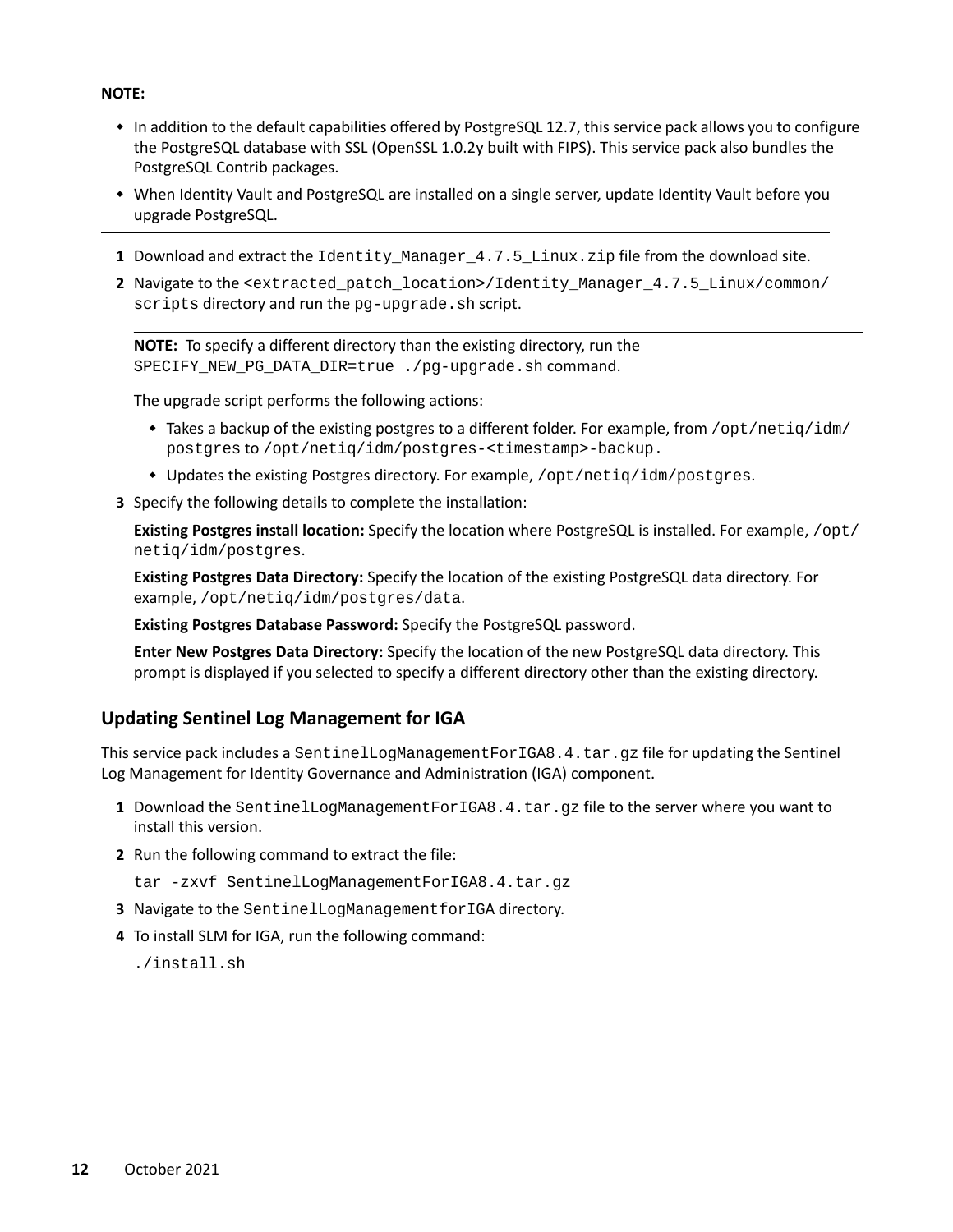# <span id="page-12-0"></span>**Updating the Identity Manager Components on Windows**

This service pack includes a Identity\_Manager\_4.7.5\_Windows.zip file for updating the Identity Manager components on Windows platforms. The following sections provide details on updating the different Identity Manager components to this service pack.

- [Updating the Identity Vault](#page-12-1)
- [Updating the Identity Manager Engine and Remote Loader](#page-12-2)
- [Updating the Fanout Agent](#page-13-0)
- [Updating iManager](#page-14-0)
- [Updating the Identity Applications](#page-15-0)
- [Updating Identity Reporting](#page-16-0)
- [Post-Update Tasks](#page-17-0)
- [Updating the PostgreSQL Database](#page-18-0)

# <span id="page-12-1"></span>**Updating the Identity Vault**

- **1** Download and extract the Identity\_Manager\_4.7.5\_Windows.zip file.
- **2** Navigate to the <extracted\_patch\_location>\Identity\_Manager\_4.7.5\_Windows\IDVault directory and run the eDirectory\_925\_Windows\_x86\_64.exe file.

**NOTE:** The Identity Vault update process restarts the Identity Vault (eDirectory) server.

#### **Tree Name**

Verify the tree name for Identity Vault.

#### **Server FDN**

Verify the server FDN.

#### **Tree Admin**

Specify an administrator name for Identity Vault in NCP or dot format.

#### **Admin Password**

Specify the administrator password.

- **3** In the **Install Location** field, verify the location where Identity Vault is installed.
- **4** In the **DIB Location** field, verify the location where the DIB files are located.
- **5** Select the **NICI** check box.
- **6** Click **Upgrade**.
- **7** Click **Done**.

#### <span id="page-12-2"></span>**Updating the Identity Manager Engine and Remote Loader**

- **1** Stop the Identity Vault and Remote Loader instances.
	- **1a** Stop all Remote Loader instances.
	- **1b** Close Remote Loader console.
	- **1c** Stop all drivers.
	- **1d** Stop the Identity Vault.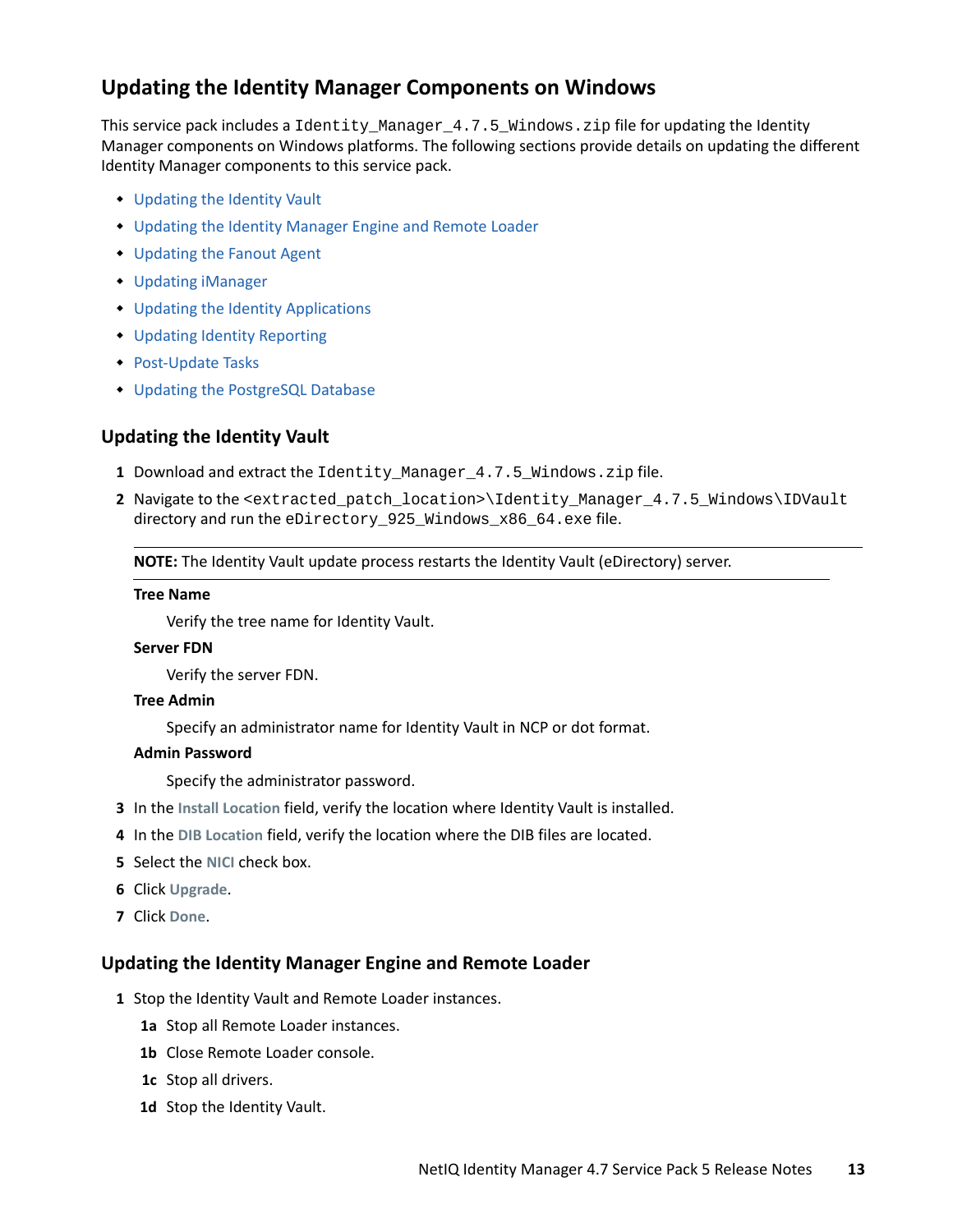- **2** Download and extract the Identity\_Manager\_4.7.5\_Windows.zip file.
- **3** Navigate to the Identity Manager 4.7.5 Windows\IDM directory.
- **4** Install the updates by interactive or silent mode of installation.
	- **For interactive mode:** Run install.bat and select the component that you want to update from the list.

To update Identity Manager Engine, select **Metadirectory Engine**.

To update the 32-bit Remote Loader, select **32-Bit Remote Loader Service**.

To update the 64-bit Remote Loader, select **64-Bit Remote Loader Service**.

To update the .NET Remote Loader, select **.NET Remote Loader Service**.

 **For silent mode:** Locate the patchUpgradeSilent.Properties file from the extracted directory and modify the file, as required, to update the required components.

To update Engine (root and non-root), set **install\_Engine=true**.

To update the 32-bit Remote Loader, set **install\_RL32=true**.

To update the 64-bit Remote Loader, set **install\_RL64=true**.

To update the .Net Remote Loader, set **install\_DotNetRL=true**

In the command prompt, run install.bat -i silent -f patchUpgradeSilent.Properties

When you update the Identity Manager engine, the JDBC Fanout and Managed Service Gateway drivers are also updated.

**5** (Conditional) If you added a custom trusted root certificate to the existing Java keystore (C:\NetIQ\idm\jre\lib\security\cacerts), import the certificate to the new keystore.

```
keytool -importkeystore -srckeystore <Old-cacerts> -destkeystore 
C:\NetIQ\idm\jre\lib\security\cacerts -srcstoretype JKS -deststoretype JKS -
srcstorepass <storePassword> -deststorepass changeit -srcalias <mycertAlias>
```
Run this command for each custom certificate created. Alternatively, copy the keystore to the new location.

For example, the old cacerts files are backed-up in the following locations on Windows:

- \backup location\cacerts.32 from 32-bit JRE
- \backup location\cacerts.64 from 64-bit JRE

**6** Start the Identity Vault and Remote Loader instances.

#### <span id="page-13-0"></span>**Updating the Fanout Agent**

**IMPORTANT:** The update program does not detect the already installed Fanout Agent on your computer. Therefore, it does not provide an option for updating this component.

- **1** Stop the Fanout Agent.
- **2** Stop the JDBC Fanout driver.
- **3** Navigate to the C:\NetIQ\IdentityManager\FanoutAgent\lib folder and take a back-up of following files:
	- FanoutAgent.jar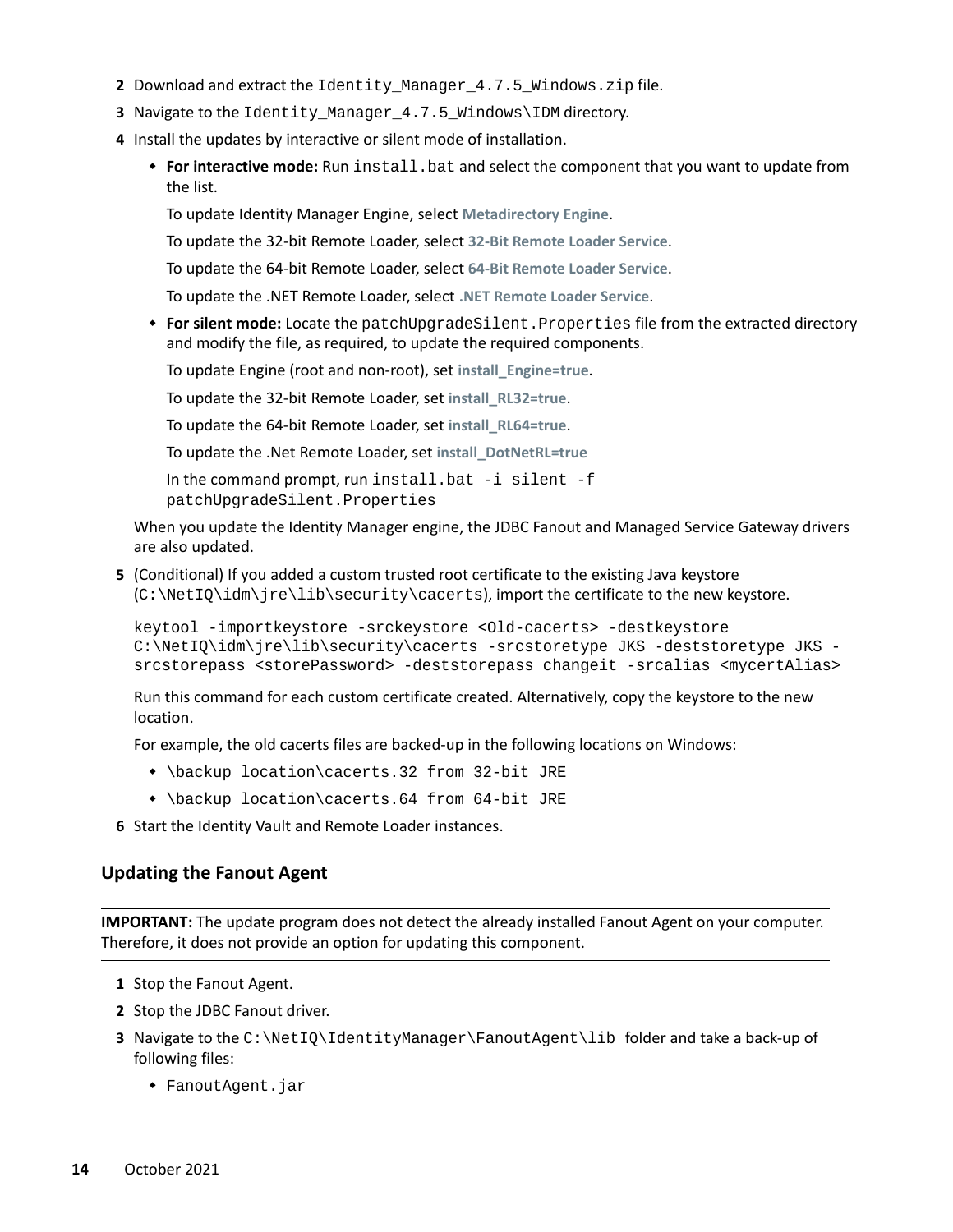- fanout web.war
- nxsl.jar
- IDMCEFProcessor.jar
- zoomdb.jar
- <span id="page-14-1"></span>**4** Download and extract the Identity\_Manager\_4.7.5\_Windows.zip file, navigate to <extracted\_patch\_location>\Identity\_Manager\_4.7.5\_Windows\IDM\patch\Windows\Fa noutAgent\lib location and copy the following files:
	- FanoutAgent.jar
	- fanout\_web.war
	- nxsl.jar
	- IDMCEFProcessor.jar
	- zoomdb.jar
- **5** Replace the existing files in C:\NetIQ\IdentityManager\FanoutAgent\lib folder with the files copied in [Step 4](#page-14-1). Use the latest version of the JDBC Fanout driver.
- **6** Start the Fanout Agent.
- **7** Start the JDBC Fanout driver.

#### <span id="page-14-0"></span>**Updating iManager**

- **1** Log in as a user with administrator privileges on the computer where you want to upgrade iManager.
- **2** Take a backup of the server.xml and context.xml configuration files at a different location before performing the upgrade.

The upgrade process replaces the configuration files.

- **3** Download and extract the Identity\_Manager\_4.7.5\_Windows.zip file.
- **4** Navigate to the

<extracted\_patch\_location>\Identity\_Manager\_4.7.5\_Windows\iManager\installs\wi n directory and run the iManagerInstall.exe.

- **5** Select the language that you want to use for the installation and click **OK**.
- **6** In the **Introduction** page, click **Next**.
- **7** Read and accept the license agreement and then click **Next**.
- **8** (Conditional) If the setup program detects a previously installed version of iManager, it may prompt you to upgrade the installed version. Click **Yes** to upgrade. The program replaces the existing JRE and Tomcat versions with the latest versions. This will also upgrade the iManager to the latest version.
- **9** Review the **Detection Summary** window and click **Next**.

The **Detection Summary** window lists the latest version of Servlet container and JVM software that iManager will use once it is upgraded.

- **10** Select the public key algorithm for the TLS certificate to use from following options:
	- RSA
	- ◆ ECDSA 256
- **11** Select the cipher suite for TLS communication from the following options:
	- NONE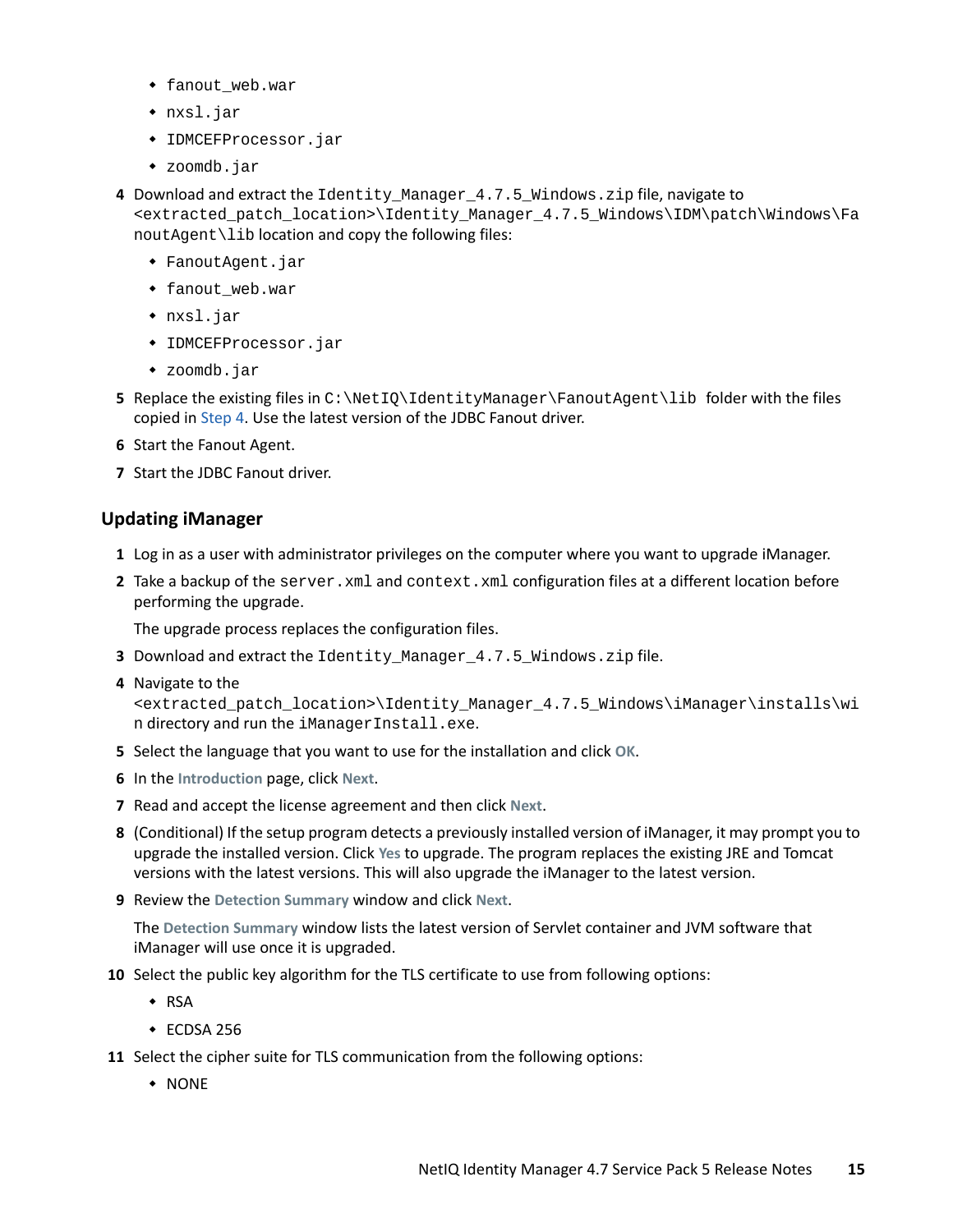- LOW
- MEDIUM
- $+$  HIGH
- **12** (Optional) To use IPv6 addresses with iManager, click **Yes** in the **Enable IPv6** window.

You can enable IPv6 addresses after you upgrade iManager. For more information, see [Configuring](https://www.netiq.com/documentation/identity-manager-47/pdfdoc/setup_windows/setup_windows.pdf#windowsconfigureimanageripv6addressafterinstall)  [iManager for IPv6 Addresses after Installation](https://www.netiq.com/documentation/identity-manager-47/pdfdoc/setup_windows/setup_windows.pdf#windowsconfigureimanageripv6addressafterinstall) in the *[NetIQ Identity Manager Setup Guide for Windows](https://www.netiq.com/documentation/identity-manager-47/pdfdoc/setup_windows/setup_windows.pdf#front)*.

**13** Read the **Pre-Installation Summary** page and click **Install**.

The upgrade process can take several minutes. The process might add new files for iManager components or change the iManager configuration.

**14** Click **Done**.

**NOTE:** After iManager update, you need to update the existing plug-ins. For more information, see ["Post-](#page-17-1)[Update Steps for iManager" on page 18.](#page-17-1)

#### <span id="page-15-0"></span>**Updating the Identity Applications**

**NOTE:** If SSPR auditing output format type is CEF, then make sure to uninstall the NetIQ Self Service Password Reset Collector on Sentinel Syslog server before you update the Identity Applications. For more information, see ["Considerations for Updating SSPR on Linux and Windows" on page](#page-5-0) 6.

- **1** Download and extract the Identity\_Manager\_4.7.5\_Windows.zip file.
- **2** Navigate to the <extracted\_patch\_location>\Identity\_Manager\_4.7.5\_Windows\IdentityApplications directory.
- **3** Perform one of the following actions:

**GUI:** install.exe

**Silent:** In the command prompt, go to the <extracted\_patch\_path> location, modify the silent.properties file as required, and run the install.exe -i silent -f silent.properties command.

The Identity Applications update program will update User Application, OSP, SSPR, Tomcat, and JRE.

- **4** On the **Introduction** page, click **Next**.
- **5** Review the **Deployed Applications** page, then click **Next**.

This page lists the currently installed components with their versions.

**6** On the **Available Patches** page, click **Next**.

This page lists the available updates for the installed components.

**7** To restore the certificates for communication between the identity applications and the LDAP server, specify the JRE truststore password and then click **Next**.

For example, if your certificate is located in *C:\netiq\idm\jre\lib\security\cacerts*, specify the password to access the certificate.

The identity applications need certificates (cacerts or custom keystore) for communicating with the Identity Manager server.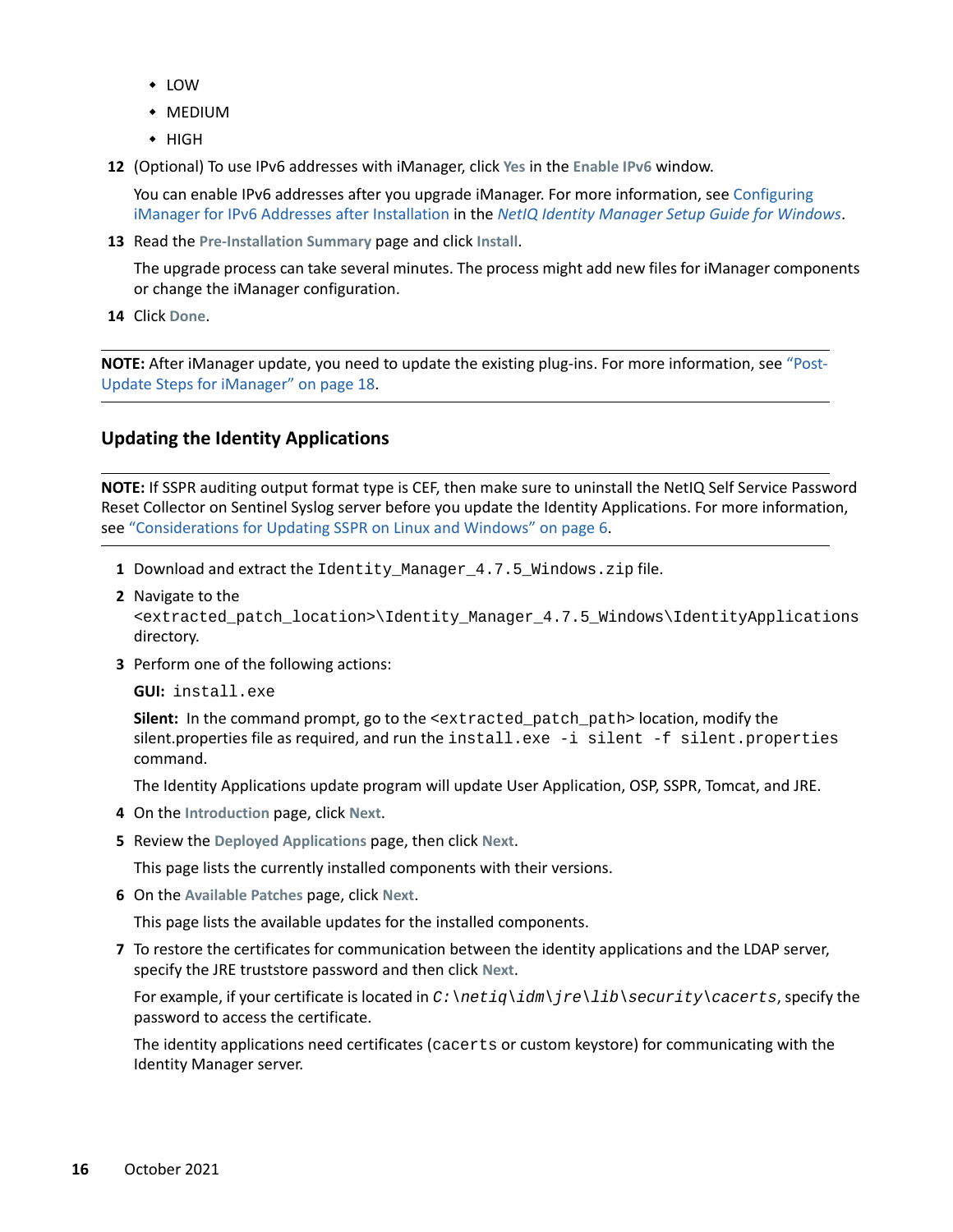**8** Review the required disk space and available disk space for installation in the **Pre-Install Summary** page, then click **Install**.

The installation process might take some time to complete.

Before applying the service pack, the installation process automatically stops the Tomcat service.

The process also creates a back-up of the current configuration for the installed components.

In case, the installation reports any warnings or errors, see the logs from the Service Pack Installation/ Logs directory.

For example, *C:\netiq\idm\apps\Identity\_Apps\_4.7.5.0\_Install\Logs*. You must fix the issues and manually restart the Tomcat service.

- **9** Start the Tomcat service.
- **10** (Optional) To verify that the service pack has been successfully applied, launch the upgraded components and check the component versions.

# <span id="page-16-0"></span>**Updating Identity Reporting**

- **1** Download and extract the Identity Manager 4.7.5 Windows.zip file.
- **2** Stop the Tomcat service.
- **3** (Conditional) If Identity Reporting is installed on a Standalone server, execute the following steps:
	- **3a** Navigate to the

<extracted\_patch\_location>\Identity\_Manager\_4.7.5\_Windows\IdentityApplicat ions directory.

**3b** Perform one of the following actions:

**GUI:** install.exe

**Silent:** Modify the silent.properties file as required and then run the install.exe -i silent f silent.properties command.

The Identity Applications update program will update Tomcat and JRE. If Identity Reporting and OSP are installed on the same server, then OSP will also get updated.

**NOTE:** If OSP is installed on a separate server, ensure that OSP is upgraded to 6.4.6 version before you upgrade Identity Reporting.

- <span id="page-16-1"></span>**4** Create a backup directory outside of the Tomcat installation path.
- **5** Locate the C:\NetIQ\idm\apps\tomcat\webapps directory in the extracted file and copy the following files to the backup directory you created in [Step 4.](#page-16-1)
	- IDMRPT-CORE.war
	- IDMRPT.war
	- idmdcs.war
	- IDMDCS-CORE.war
	- dcsdoc.war

**6** Delete the following files from these directories:

- IDMRPT-CORE, IDMRPT, idmdcs, IDMDCS-CORE, and dcsdoc folders from the C:\NetIQ\idm\apps\tomcat\webapps directory.
- localhost folder from the C:\NetIQ\idm\apps\tomcat\work\Catalina directory.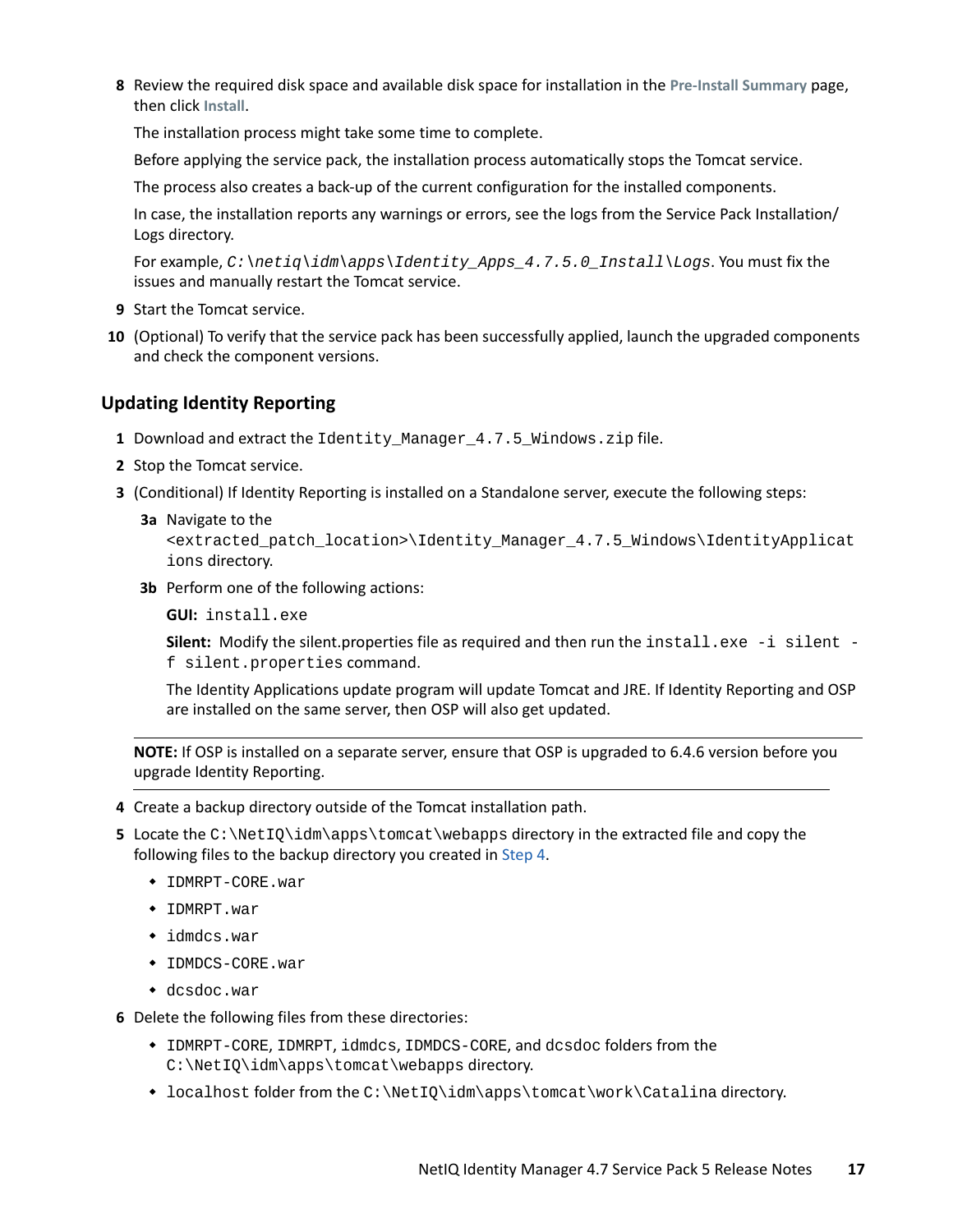- All files and folders from the C:\NetIQ\idm\apps\tomcat\temp directory.
- cache and plugins folders from the C:\NetIQ\idm\apps\IdentityReporting\reportContent directory.
- **7** Navigate to the

<extracted\_patch\_location>\Identity\_Manager\_4.7.5\_Windows\Reporting directory.

- **8** Copy the following files to the C:\NetIO\idm\apps\tomcat\webapps directory.
	- IDMRPT-CORE.war
	- IDMRPT.war
	- idmdcs.war
	- IDMDCS-CORE.war
	- dcsdoc.war
- **9** (Conditional) Delete or take a back-up of the existing logs from the C:\NetIO\idm\apps\tomcat\logs directory.
- **10** (Conditional) If the Syslog appender uses TCP or UDP protocol, add the path to the idm. jks keystore file in  $C:\netiq\idm\aps\tomcat\conf\idmrtcore\logim xm$  by adding the below entries in the file.

```
<keystore-file>C:\netiq\idm\apps\tomcat\conf\idm.jks
</keystore-file>
```
You cannot access the reporting application in absence of this entry in the file.

- **11** Start the Tomcat service.
- **12** Clear your browser cache before accessing Identity Reporting.

#### <span id="page-17-0"></span>**Post-Update Tasks**

Perform the following actions after applying this service pack. This section is applicable when updating from 4.7.x to 4.7.5.

#### <span id="page-17-1"></span>**Post-Update Steps for iManager**

After you upgrade your iManager, the installation process does not update the existing plug-ins. Ensure that the plug-ins match the correct iManager version.

To update the Identity Manager plug-ins from iManager, perform the following actions:

- 1. Log in to iManager.
- 2. On the **Configure** tab, navigate to **iManager Server** > **Configure iManager**.
- 3. Click **Plug-in Download**.
- 4. Select the **Custom download site** radio button.
- 5. Specify the following URL in the **Download URL** field:

https://www.novell.com/products/consoles/imanager/ iman\_mod\_desc\_IDM475Support.xml

- 6. Click **Save**.
- 7. On the **Configure** tab, navigate to **Plug-in Installation** > **Available NetIQ Plug-in Modules.**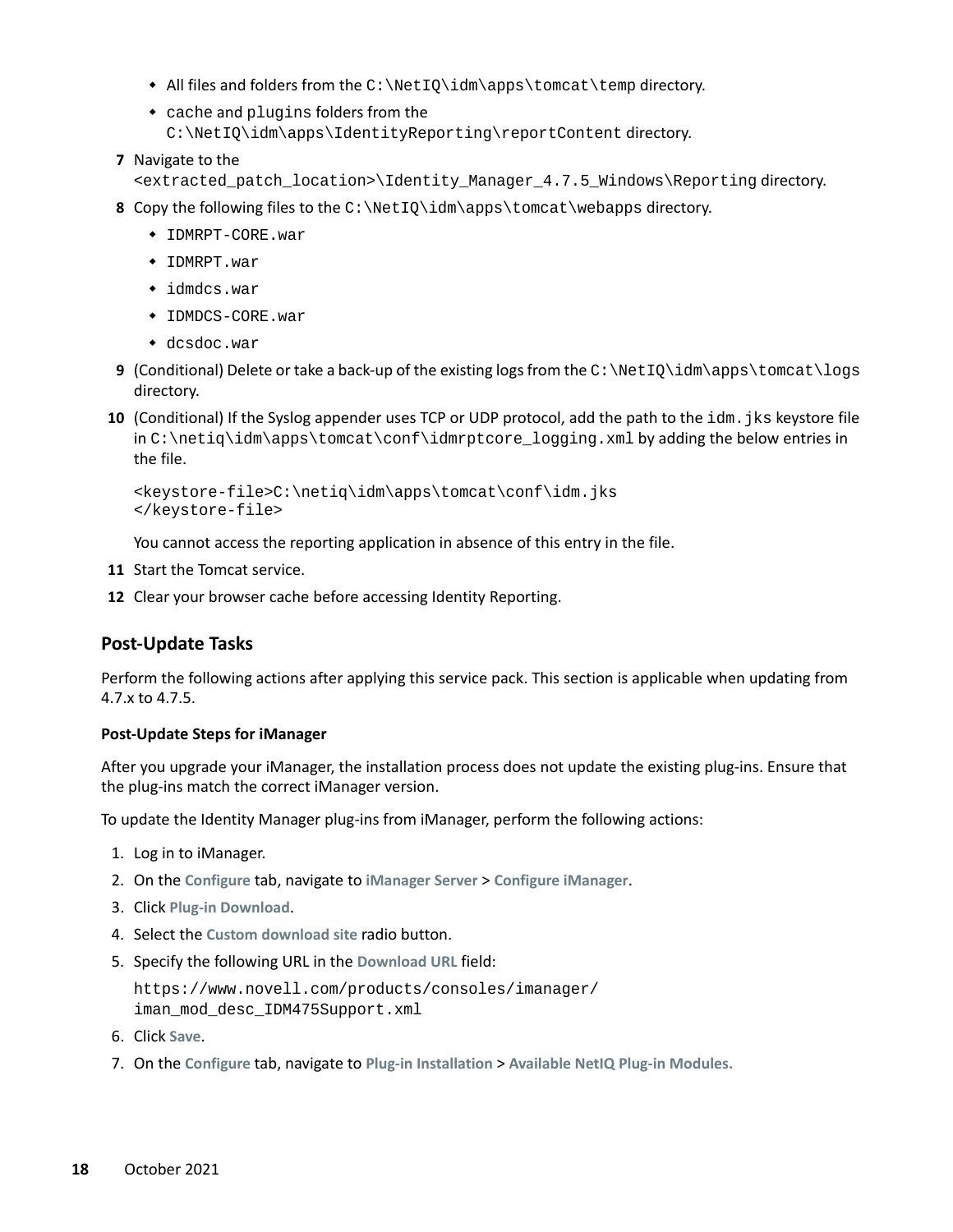- 8. Select the required plug-ins from the **NetIQ Plug-in Modules** list and then click **Install**.
- 9. Restart the Tomcat service.

# <span id="page-18-0"></span>**Updating the PostgreSQL Database**

(Conditional) If you are using PostgreSQL as your database, this service pack requires you to update your existing PostgreSQL database version to 12.7.

**IMPORTANT:** In addition to the default capabilities offered by PostgreSQL 12.7, this service pack allows you to configure the PostgreSQL database with SSL (OpenSSL 1.0.2y built with FIPS) and without zlib. This service pack also bundles the PostgreSQL Contrib packages.

- **1** Stop and disable the PostgreSQL service running on your server.
- **2** Navigate to the directory where PostgreSQL is installed. For example, C:\Netiq\idm\apps.
- **3** Rename the postgres directory.

For example, rename postgres to postgresql\_old.

**4** Remove the old PostgreSQL service by running the following command:

sc delete <"postgres\_service\_name">

For example, sc delete "NetIQ PostgreSQL"

- **5** Download and extract the Identity Manager 4.7.5 Windows.zip file.
- **6** Navigate to the

<extracted\_patch\_location>\Identity\_Manager\_4.7.5\_Windows\common\packages\post gres directory and run the NetIQ\_PostgreSQL.exe file. Select only PostgreSQL option during installation.

**NOTE:** Ensure that you have Administrator privilege for the old and new PostgreSQL installation directories.

- **7** Specify the path where you want to install PostgreSQL. For example, C:\Netiq\idm\apps.
- **8** Click **Next**.
- **9** Specify the password for the postgres user.
- **10** Specify the PostgreSQL port. The default port is 5432.
- **11** Do not select the **Create database login account** and **Create empty database** check boxes.
- **12** Click **Next**.
- **13** Review the details on the Pre-Installation summary page and click **Next**.
- **14** Stop the newly installed PostgreSQL service.

Go to **Services**, search for NetIQ PostgreSQL service, and stop the service.

**NOTE:** Appropriate users can perform stop operations after providing valid authentication.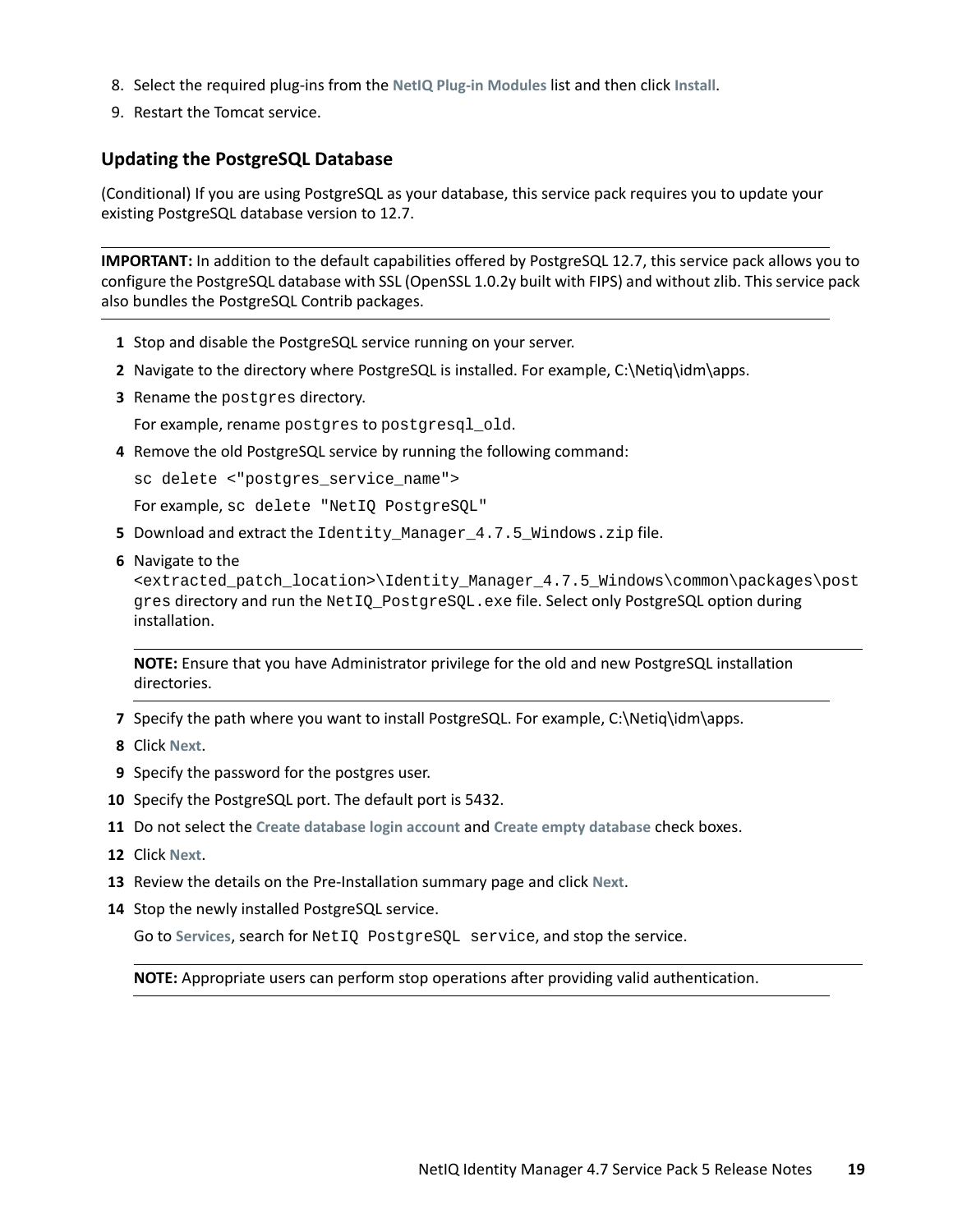- **15** Change the permissions for the newly installed PostgreSQL directory by performing the following actions:
	- **15a** (Optional) If postgres user is not created, then perform the following steps to create a postgres user:
		- **15a1** Go to **Control Panel** > **User Accounts** > **User Accounts** > **Manage Accounts**.
		- **15a2** Click **Add a user account**.
		- **15a3** In the **Add a User** page, specify postgres as the user name and provide a password for the user.
	- **15b** Assign permissions for the postgres user to the existing and newly installed PostgreSQL directories. Right-click the corresponding directories and go to **Properties** > **Security** > **Edit**.
	- **15c** Select **Full Control for the user** to provide complete permissions.
	- **15d** Click **Apply**.
- 16 Access the PostgreSQL directory as postgres user.
	- **16a** Log in to the server as postgres user.

Before logging in, make sure that postgres can connect to the Windows server by verifying if a remote connection is allowed for this user.

16b Delete the data directory from the new PostgreSQL installed location.

For example, C:\Netiq\idm\apps\postgres\data.

**16c** Open a command prompt and set PGPASSWORD by using the following command:

set PGPASSWORD=<your pg password>

**16d** Change to the newly installed PostgreSQL directory.

For example, C:\Netiq\idm\apps\postgres\bin.

16e Based on the encoding type that is set for the database, execute the following initdb commands as a postgres user from the bin directory. By default, the encoding type is set to WIN1252.

If the encoding type is set to WIN1252, run the following command:

```
initdb.exe -D <new_data_directory> -E <Encoding> WIN1252 -U postgres
```

```
For example, initdb.exe -D C:\Netiq\idm\apps\postgres\data -E WIN1252 -U 
postgres
```
If the encoding type is set to UTF8, run the following command:

initdb.exe -D <new\_data\_directory> -E <Encoding> UTF8 -U postgres

For example, initdb.exe -D C:\Netiq\idm\apps\postgres\data -E UTF8 -U postgres

**16f** Navigate to the C:\Netiq\idm\apps\postgres\data\ directory, edit the pg\_hba.conf file, and set the **Method** type from md5 to trust.

**IMPORTANT:** You must also set the Method type from md5 to trust in the pg\_hba.conf file located in the C:\Netiq\idm\apps\postgres\_old\data\ directory.

17 Navigate to the C:\Netiq\idm\apps\postgres\bin directory and run the following command:

```
pg_upgrade.exe --old-datadir "C:\Netiq\idm\apps\postgres_old\data" --new-
datadir
```

```
"C:\Netiq\idm\apps\postgres\data" --old-bindir
```

```
"C:\Netiq\idm\apps\postgres_old\bin" --new-bindir
```

```
"C:\Netiq\idm\apps\postgres\bin"
```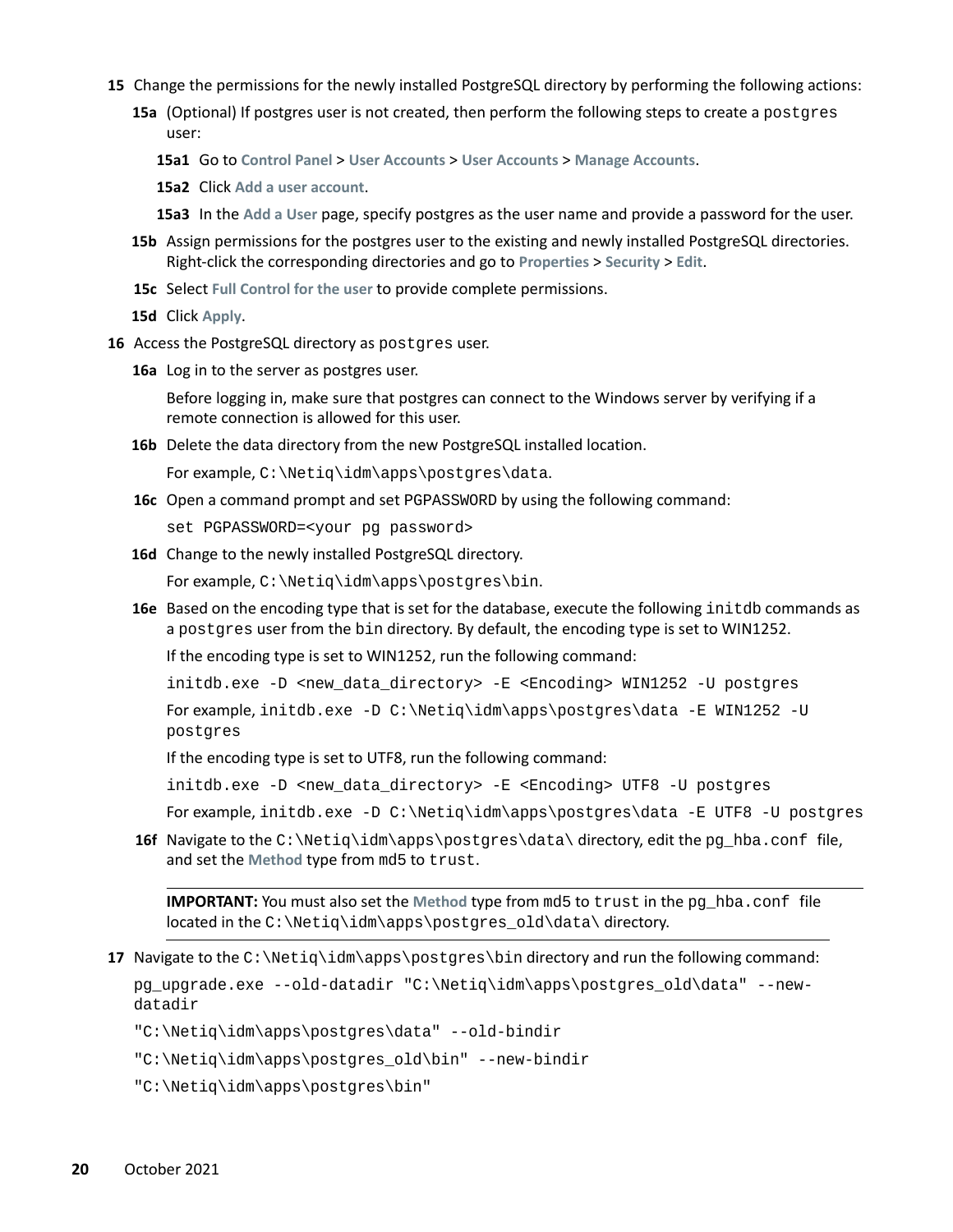- <span id="page-20-1"></span>**18** Once PostgreSQL is upgraded successfully, perform the following steps:
	- **18a** Navigate to the C:\Netiq\idm\apps\postgres old directory.
	- 18b Copy the pg\_hba.conf and postgresgl.conf files.
	- 18c Navigate to C:\Netiq\idm\apps\postgres directory.
	- **18d** Replace the files you copied in [Step 18b.](#page-20-1)
- **19** Start the PostgreSQL service.

Go to **Services**, search for NetIQ PostgreSQL service, and start the service.

**NOTE:** Appropriate users can perform start operations after providing valid authentication.

- **20** (Optional) To ensure that the old cluster's data files are deleted and the service does not start automatically, perform the following steps:
	- **20a** Log in as postgres user.
	- **20b** Navigate to the C:\Netiq\idm\apps\postgres\bin directory.
	- **20c** Run the analyze\_new\_cluster.bat and delete\_old\_cluster.bat files.

# <span id="page-20-0"></span>**Upgrading Designer**

If you are currently on Identity Manager Designer 4.7.x version, first upgrade your Designer to 4.8 version, apply the 4.8.4 update, and then apply the 4.8.4.0100 update.

To apply the 4.8.4.0100 update, you must be on Designer 4.8.4 at a minimum. For more information, see [NetIQ](https://www.netiq.com/documentation/identity-manager-48/pdfdoc/releasenotes_idm484_0100_designer/releasenotes_idm484_0100_designer.pdf#releasenotesidm472)  [Identity Manager Designer 4.8.4 Patch 1 Release Notes](https://www.netiq.com/documentation/identity-manager-48/pdfdoc/releasenotes_idm484_0100_designer/releasenotes_idm484_0100_designer.pdf#releasenotesidm472).

# **Known Issues**

NetIQ strives to ensure our products provide quality solutions for your enterprise software needs. There are no new issues other than the issues mentioned in the [NetIQ Identity Manager 4.7 Service Pack 4 Release Notes.](https://www.netiq.com/documentation/identity-manager-47/pdfdoc/releasenotes_idm474/releasenotes_idm474.pdf#releasenotesidm474) If you need further assistance with any issue, please contact [Technical Support.](https://www.microfocus.com/en-us/products/netiq/overview)

# **Contact Information**

Our goal is to provide documentation that meets your needs. If you have suggestions for improvements, please email [Documentation-Feedback@netiq.com](mailto:Documentation-Feedback@netiq.com) (mailto:Documentation-Feedback@netiq.com). We value your input and look forward to hearing from you.

For detailed contact information, see the [Support Contact Information website.](https://www.microfocus.com/support-and-services/technical-handbook/#phone)

For general corporate and product information, see the [NetIQ Corporate website](https://www.netiq.com/).

For interactive conversations with your peers and NetIQ experts, become an active member of our [community](https://www.netiq.com/communities/). The NetIQ online community provides product information, useful links to helpful resources, blogs, and social media channels.